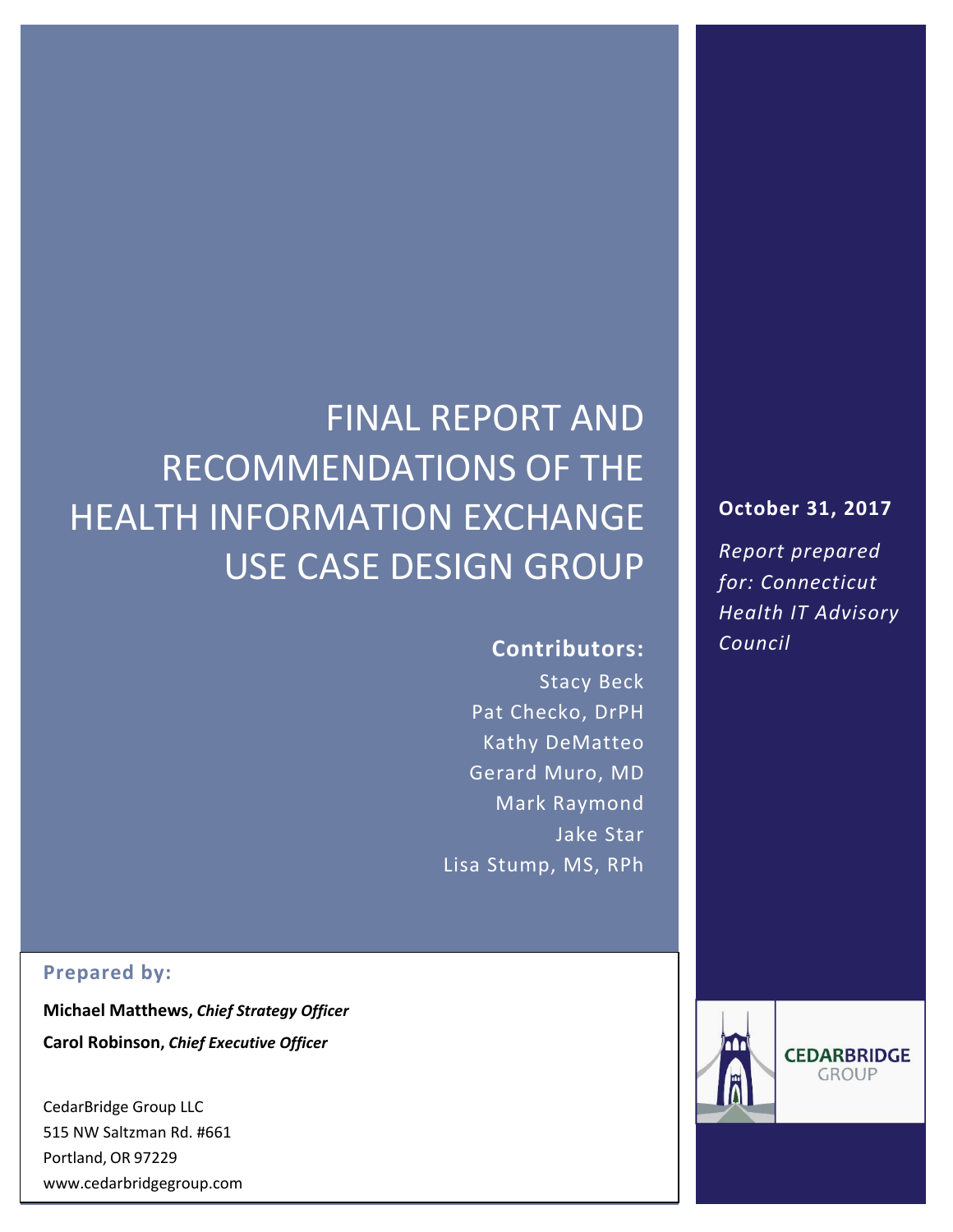## Table of Contents

| RECOMMENDATION #2: UTILIZE WAVE 2 USE CASES TO INFORM NEAR-TERM PLANNING PROCESS 18           |
|-----------------------------------------------------------------------------------------------|
| RECOMMENDATION #3: UTILIZE THE USE CASE LIBRARY TO INFORM FUTURE PLANNING PROCESS  19         |
| RECOMMENDATION #4: PREPARE A COMPREHENSIVE FINANCIAL SUSTAINABILITY PLAN FOR HIE SERVICES  20 |
|                                                                                               |
|                                                                                               |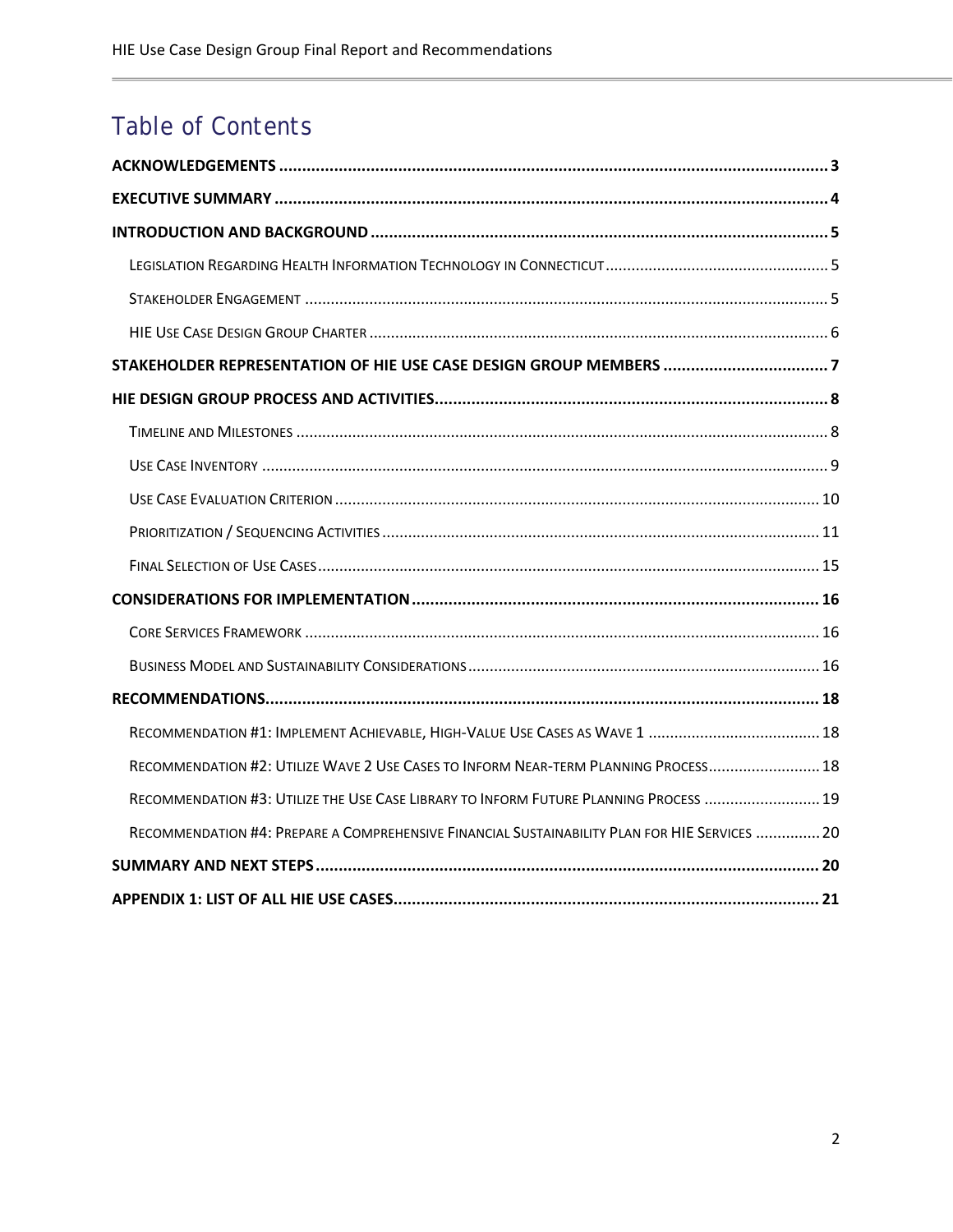## <span id="page-2-0"></span>**Acknowledgements**

The State of Connecticut is deeply grateful to all those who participated in the HIE Use Case Design Group. You generously shared your time and expertise to represent the various stakeholder groups with interests in and needs for statewide health information technology (health IT) health information exchange (HIE) services that are sustainable, efficient, add value to everyday operations of healthcare organizations, and support patients in their experience of care systems. Your time and energy to provide recommendations to support the coordinated efforts under the Health Information Technology Officer, Health IT Program Management Office (HIT PMO), and State Innovation Model Program Management Office (SIM PMO) are a testament of your desire to help improve the health and wellbeing of the people of Connecticut.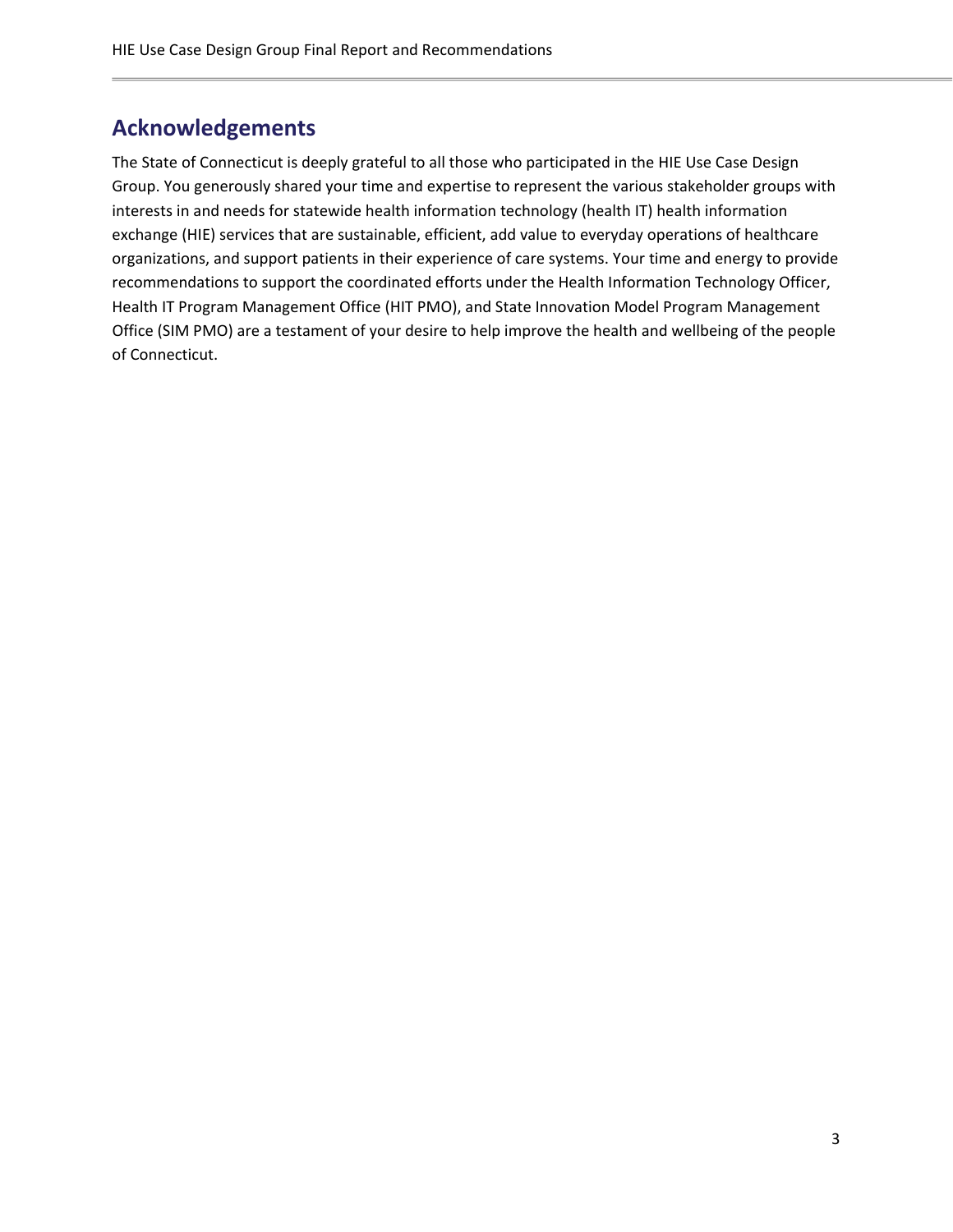## <span id="page-3-0"></span>**Executive Summary**

The *Final Report and Recommendations of the HIE Use Case Design Group* is the work of a multistakeholder planning effort, which was chartered by the Health Information Technology Advisory Council (Health IT Advisory Council) on June 15, 2017. The Health Information Exchange Use Case Design Group (HIE Use Case Design Group) was chartered to:

- 1. Develop HIE use cases that align with Health IT Advisory Council recommendations
- 2. Establish value propositions to prioritize / sequence the use cases
- 3. Research and validate high-level business and functional requirements for prioritized use cases

Over the course of 11 teleconference meetings from late June 2017 to October 2017, the HIE Use Case Design Group, with support and facilitation from CedarBridge Group, developed, validated, and reviewed a total of 31 HIE use cases. This review, and the effort to prioritize / sequence the use cases, was guided by one key principle: the use cases that were going to be recommended needed to create tangible value for the healthcare consumers, patients, and relevant stakeholders in Connecticut.

Following the prioritization / sequencing activities, which included a combination of objective and subjective measurement tools and extensive Design Group discussion, the group produced recommendations. These recommendations, listed below, were unanimously approved by the Health IT Advisory Council on October 19, 2017, and will be described in greater detail throughout this document.

- 1. Wave 1 use cases for implementation:
	- Electronic Clinical Quality Measure Reporting System (eCQM)
	- Immunization Information System (Submit / Query and Receive)
	- Longitudinal Health Records
	- Public Health Reporting
	- Clinical Encounter Alerts
	- Image Exchange
- 2. Wave 2 use cases for planning and implementation (following additional analysis and activities):
	- Medication Reconciliation
	- Medical Orders for Life-Sustaining Treatment (MOLST) and Advance Directives
	- Patient Portal
	- Population Health Analytics
- 3. Utilize the use case library to inform the future planning process
- 4. Prepare a comprehensive financial sustainability plan for HIE services

This report represents the conclusion of the HIE Use Case Design Group's work. However, the Design Group recommends continued refinement of business, technical, and functional requirements prior to initiating procurement for any of the services to support the recommended use cases. The work of this HIE Use Case Design Group is a positive step forward in achieving the goal of delivering high-value HIE services requirements that meets needs of Connecticut stakeholders.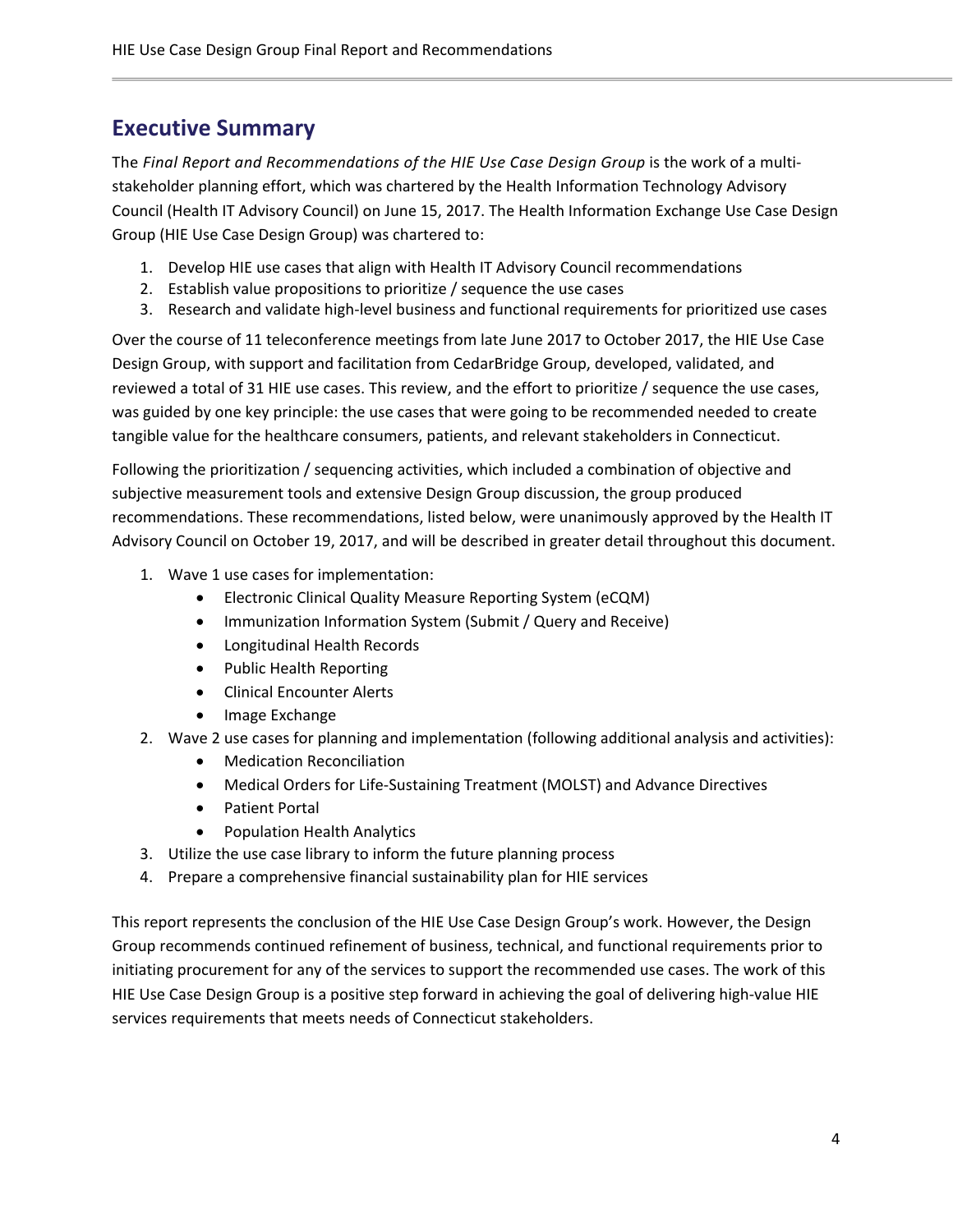## <span id="page-4-0"></span>**Introduction and Background**

#### <span id="page-4-1"></span>**Legislation Regarding Health Information Technology in Connecticut**

The state's efforts related to health information technology (health IT) and health information exchange, is largely defined by Connecticut Public Act [1](#page-4-3)6-77,<sup>1</sup> which replaced the previously-enacted Public Act 15-146. This law established the Health IT Advisory Council as a governing body to advise the Health Information Technology Officer (HITO) in establishing priorities and policy recommendations for advancing the state's health IT and HIE goals, including the development and implementation of the statewide health IT plan, statewide HIE, and appropriate governance, oversight, and accountability measures to ensure success. The position of the HITO was also established under this legislation and is charged with administrative responsibility over the planning, design, implementation, and oversight of HIE services in the state. The HITO is tasked with coordinating the state's health IT and HIE efforts to ensure consistent and collaborative cross-agency planning and implementation. The HITO is required to make recommendations for policy, regulatory, legislative changes, and other initiatives to promote the state's goals.

In addition, Public Act 16-77 includes provisions for:

- Requirements and expectations for a statewide HIE, including:
	- o Real-time, secure access to complete medical records across all settings
	- o Provide patients with secure electronic access to their health information
	- o Allow voluntary participation by patients at no cost
	- o Support care coordination through real-time alerts and timely access
	- o Reduce costs
	- o Promote interoperability
	- o Meet privacy and security requirements
	- o Support public health reporting, quality improvement, academic research, healthcare delivery, payment reform, and population health analytics
	- o Utilize electronic data standards including security, privacy, data content, data structure and format, vocabulary, and transmission protocols.
	- o Provide for broad local governance
- Requirements for the statewide health IT Plan, aimed at enhancing interoperability to support optimal health outcomes
- Promoting the reuse of enterprise health IT assets

#### <span id="page-4-2"></span>**Stakeholder Engagement**

 $\overline{\phantom{a}}$ 

As part of the planning and design phase for statewide health IT infrastructure, the HITO undertook a four-month stakeholder engagement process and environmental scan to assess the current state and desired future state of the health IT environment in Connecticut.<sup>[2](#page-4-4)</sup> One of the key objectives of this environmental scan process was to identify the health IT and HIE opportunities that represent the greatest value to stakeholders to help advance better health outcomes and healthcare delivery in Connecticut. Through this engagement process, a wide-range of stakeholders were interviewed and

<span id="page-4-3"></span><sup>1</sup> **<https://www.cga.ct.gov/2016/ACT/pa/2016PA-00077-R00SB-00289-PA.htm>**

<span id="page-4-4"></span><sup>2</sup> **<http://portal.ct.gov/Office-of-the-Lt-Governor/Health-IT-Advisory-Council/Health-IT-Reports-and-Recommendations>**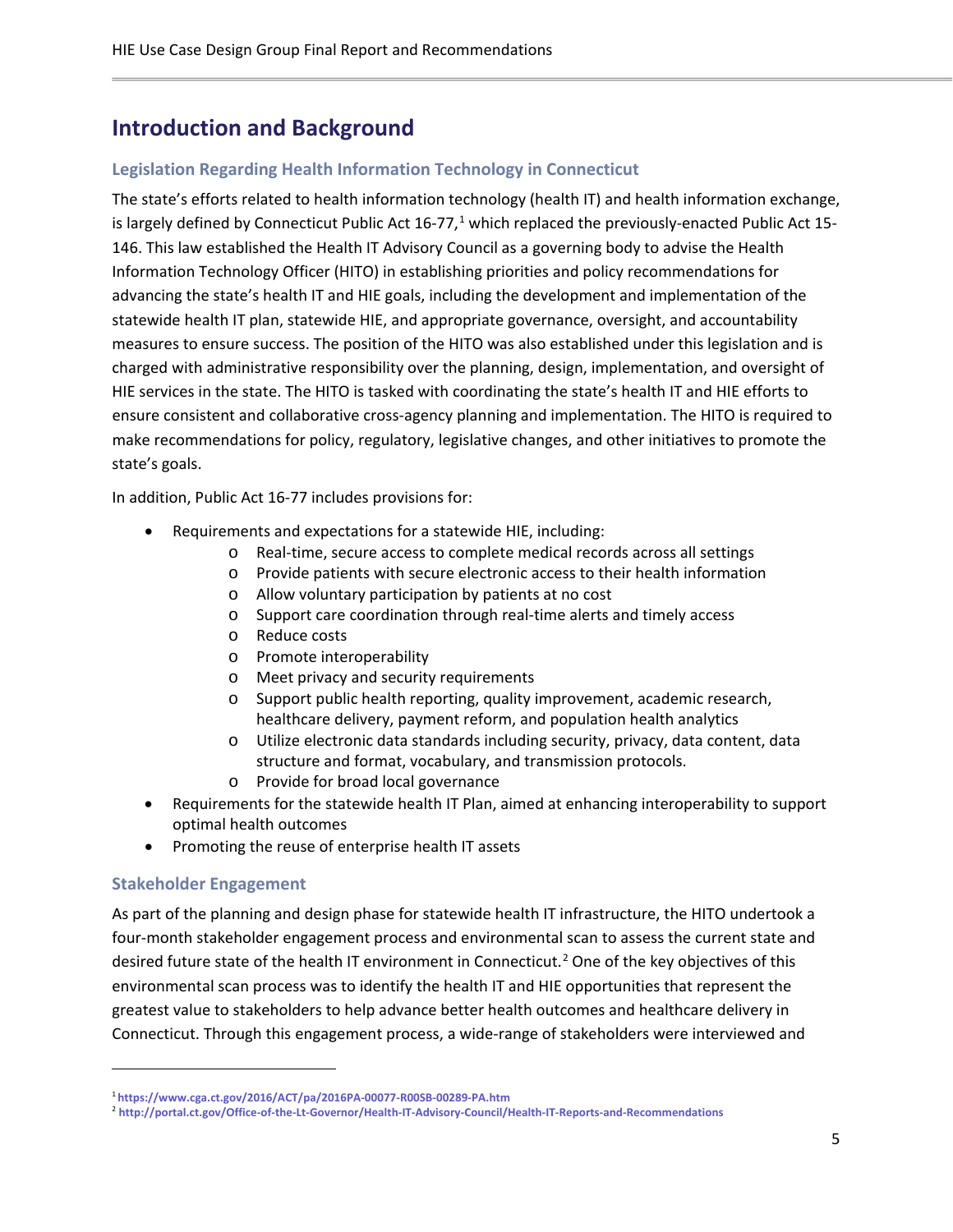many HIE use cases, HIE services, and shared infrastructure services were discussed as possible priorities. Areas of opportunity were identified and a set of nine recommendations were developed by CedarBridge Group, in consultation with the HIT PMO and SIM PMO, and approved by the Health IT Advisory Council. Building a library of use cases is a common approach for the design of complex software systems. At the kick-off meeting of the HIE Use Case Design Group it was noted that the following recommendations from the *Environmental Scan Final Report* were within scope for the HIE Use Case Design Group:

- Keep **patients and consumers as a primary focus** in all efforts to improve health IT or HIE
- **Leverage existing interoperability initiatives**, including existing or planned private investments, and relationships with state-based HIEs and the national initiatives
- **Implement core technology** that complements and interoperates with systems currently in use by private sector organizations
- **Support provider organizations** and networks that have already assumed accountability for quality and cost
- Ensure basic mechanisms are in place for all stakeholders to **securely communicate health information with others** involved in a patient's care and treatment
- **Implement workflow tools** that will improve the efficiency and effectiveness of healthcare delivery

#### <span id="page-5-0"></span>**HIE Use Case Design Group Charter**

 $\overline{\phantom{a}}$ 

In light of the findings of the stakeholder engagement and environmental scan process, the Health IT Advisory Council supported the HITO by forming a time-limited, multi-stakeholder design group to investigate, discuss, and prioritize a library of HIE use cases and HIE services that would bring the most value to stakeholders in light of the expected planning activities around shared infrastructure services. The Health IT Advisory Council formally chartered<sup>[3](#page-5-1)</sup> the formation of the HIE Use Case Design Group on July 12, 2017 to:

- 1. **Develop use cases** that align with Health IT Advisory Council recommendations
- 2. **Establish value propositions** to prioritize / sequence the use cases
- 3. **Validate high-level business and functional requirements** for prioritized use cases

By building a library of use cases and prioritizing / sequencing the use cases to determine which will be addressed first through the implementation of core and shared services ensures that stakeholders are foundational to the identification of the goals and scope of Connecticut's statewide health IT and HIE infrastructure.

<span id="page-5-1"></span><sup>3</sup> **<http://portal.ct.gov/Office-of-the-Lt-Governor/Health-IT-Advisory-Council/Health-IT-Advisory-Council---HIE-Use-Case-Design-Group-2017>**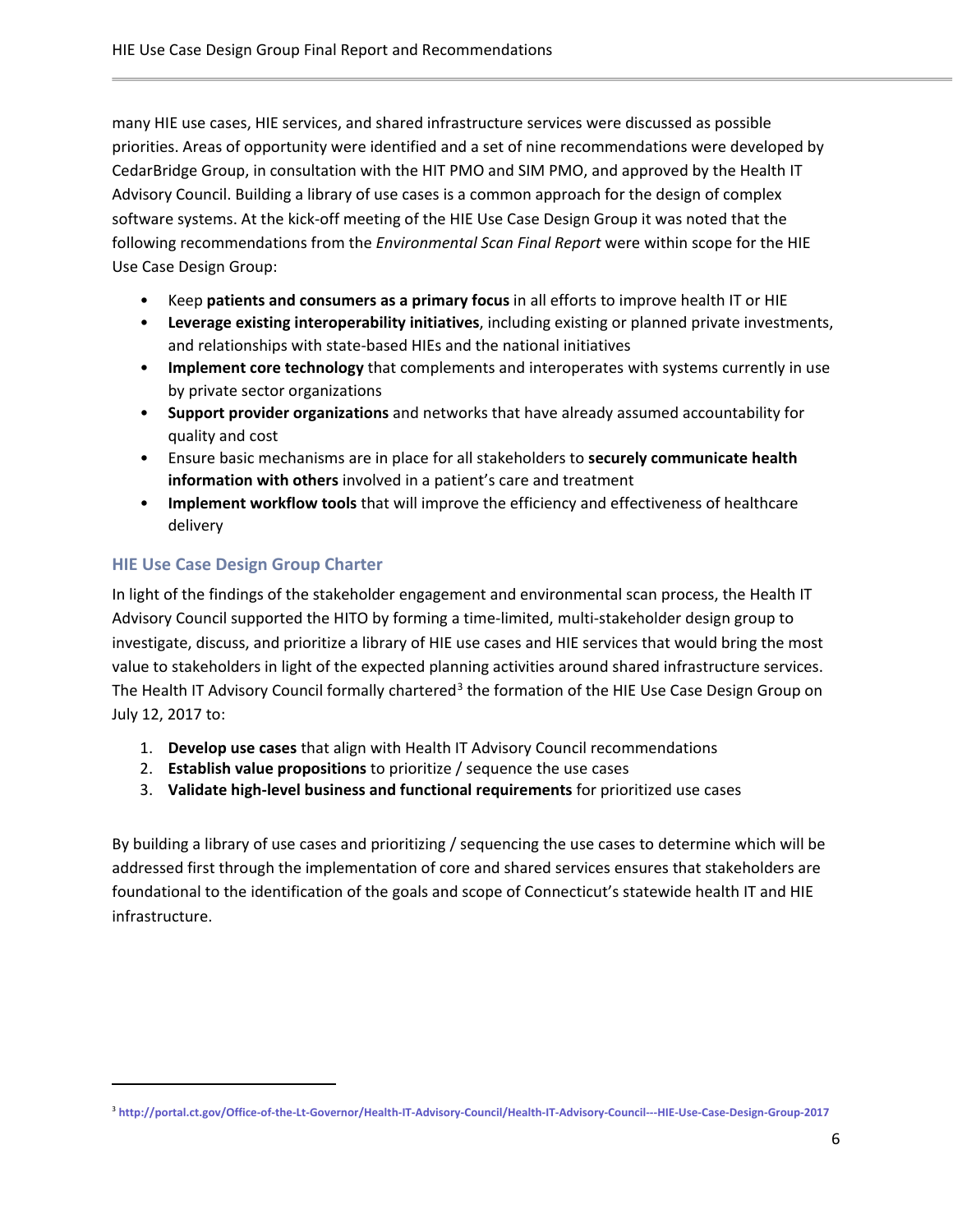*Definition: A use case is a methodology used in system analysis to identify, clarify, and organize system requirements. The use case is made up of a set of possible sequences of interactions between systems and users in a particular environment and related to a particular goal. A use case can be thought of as a collection of possible scenarios related to a particular goal, indeed, the use case and goal are sometimes considered to be synonymous.[4](#page-6-1)*

## <span id="page-6-0"></span>**Stakeholder Representation of HIE Use Case Design Group Members**

The HIE Use Case Design Group was sponsored by the HITO, governed by the Health IT Advisory Council, and supported by CedarBridge Group. The list of HIE Use Case Design Group members, and the description of stakeholder representation, can be seen in Table 1 below. Members were tasked at the kickoff with applying a lens to their work that fully represented the concerns of larger stakeholder groups, not their own individual interests or solely the interests of their organization.

| <b>Name</b>                     | <b>Role and Stakeholder Representation</b>                                                                                                                                                                                                                                                      |
|---------------------------------|-------------------------------------------------------------------------------------------------------------------------------------------------------------------------------------------------------------------------------------------------------------------------------------------------|
| <b>Stacy Beck</b>               | Clinical Quality Program Director of Anthem; Represents perspectives of the payer<br>community, both as data consumers and data providers.                                                                                                                                                      |
| Patricia<br>Checko, DrPH        | Co-chair of SIM Consumer Advisory Board and Health IT Advisory Council Member;<br>Represents the views and needs of consumers and patients and as an advocate for<br>public health.                                                                                                             |
| <b>Kathy</b><br><b>DeMatteo</b> | Chief Information Officer of Western Connecticut Health Network and Health IT<br>Advisory Council Member; Represents the perspective of a multi-hospital network<br>with an integrated network of affiliated physicians.                                                                        |
| Gerard Muro,<br><b>MD</b>       | Chief Medical Information Officer of Advanced Radiology Consultants and board<br>member of Charter Radiology Network; Represents specialty physicians' perspective<br>and will advise on opportunities related to informatics.                                                                  |
| <b>Mark</b><br>Raymond          | State Chief Information Officer and Health IT Advisory Council Member; Represents<br>the perspective of the state, including information assets that can be leveraged in<br>support of health IT and HIE.                                                                                       |
| <b>Jake Star</b>                | Chief Information Officer of VNA Community Healthcare and Health IT Advisory<br>Council Member; Represents the perspectives of non-hospital and non-physician<br>stakeholders in the larger healthcare team, and will advise on needs and challenges<br>of long-term post-acute care providers. |
| Lisa Stump,<br>MS, RPh          | Senior Vice President and Chief Information Officer of Yale New Haven and Health IT<br>Advisory Council Member; Represents the perspective of a large health system and<br>current Epic customer and advise on the needs of academic medical centers.                                           |

#### **TABLE 1: HIE USE CASE DESIGN GROUP MEMBERS**

 $\overline{\phantom{a}}$ 

<span id="page-6-1"></span><sup>4</sup> **<http://searchsoftwarequality.techtarget.com/definition/use-case>**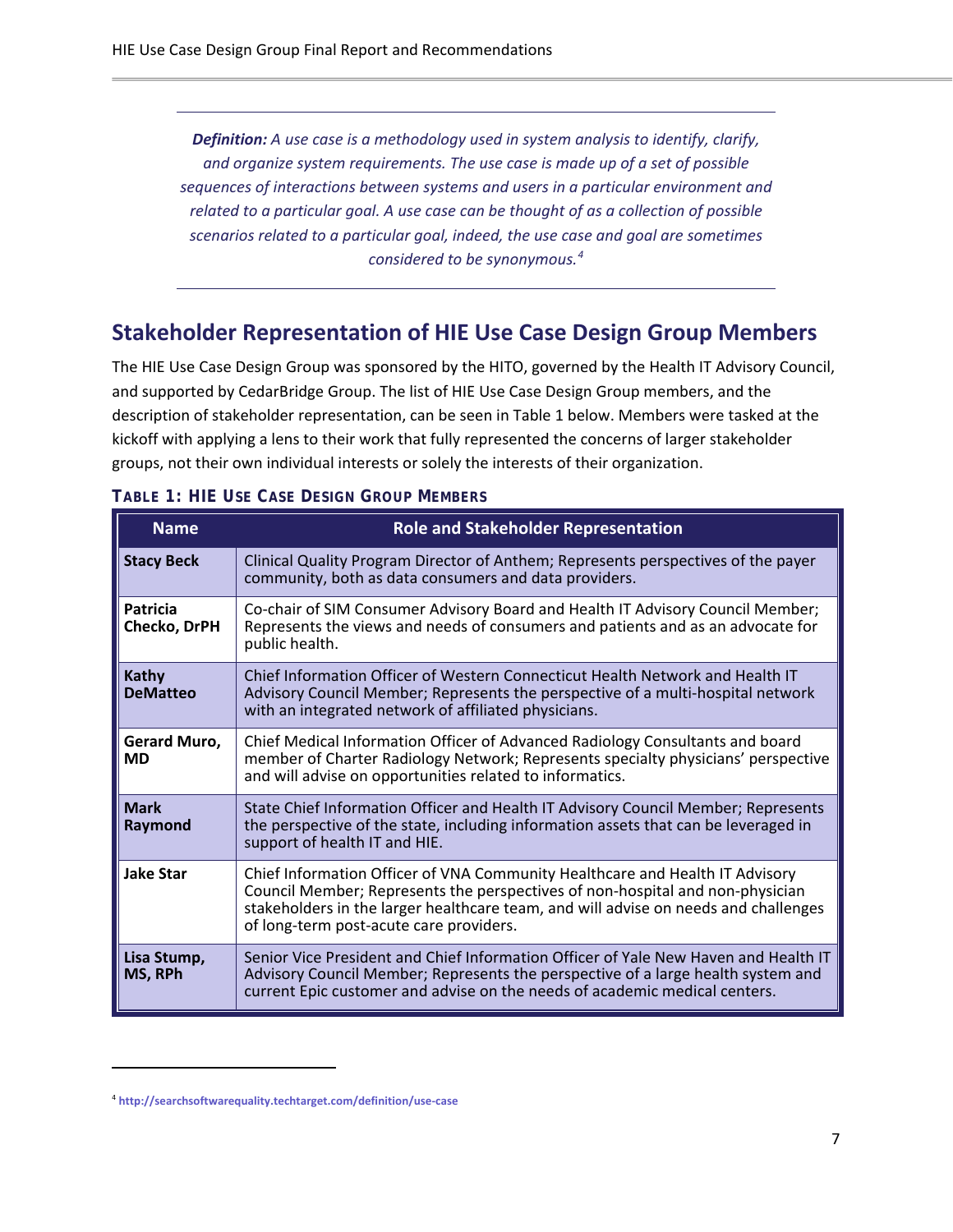## <span id="page-7-0"></span>**HIE Design Group Process and Activities**

#### <span id="page-7-1"></span>**Timeline and Milestones**

The HIE Use Case Design Group held 11 meetings from late June 2017 to October 2017. The kick-off meeting on June 27, 2017 set the stage for the group to spend the rest of the meetings reviewing, assessing, discussing and prioritizing use cases. Initially, the HIE Use Case Design Group was scheduled to conclude its work in nine sessions and provide its recommendations to the Health IT Advisory Council in September. However, early in the process a tenth meeting was added, and at its August 30<sup>th</sup> meeting the HIE Use Case Design Group decided an eleventh meeting was necessary in order to integrate more detailed information around technology needs and business, legal, policy, and financial considerations, and to gather additional stakeholder input. The Design Group presented their recommendations to the Health IT Advisory Council on October 19, 2017 and they were accepted unanimously. Table 2 outlines the timeline for the HIE Use Case Design Group.

| <b>Milestones and Deliverables</b>                                                                                                                                                                                                                                 | <b>Dates</b>           |
|--------------------------------------------------------------------------------------------------------------------------------------------------------------------------------------------------------------------------------------------------------------------|------------------------|
| Session 1: Kick-off meeting                                                                                                                                                                                                                                        | 6/27/17                |
| Session 2: Review use cases (part 1)                                                                                                                                                                                                                               | 7/12/17                |
| <b>Session 3: Review use cases (part 2)</b>                                                                                                                                                                                                                        | 7/19/17                |
| Present update to Health IT Advisory Council                                                                                                                                                                                                                       | 7/20/17                |
| <b>Session 4: Review use cases (part 3)</b>                                                                                                                                                                                                                        | 7/27/17                |
| <b>Session 5: Review use cases (part 4)</b>                                                                                                                                                                                                                        | 8/2/17                 |
| Session 6: Review use cases (part 5) and prioritization criteria for use cases                                                                                                                                                                                     | 8/9/17                 |
| Session 7: Review use cases (part 6); Complete prioritization / sequencing activities                                                                                                                                                                              | 8/16/17                |
| Present update to Health IT Advisory Council                                                                                                                                                                                                                       | 8/17/17                |
| Session 8: Review results of prioritization / sequencing activities; Select "top 10" (part 1)                                                                                                                                                                      | 8/23/17                |
| Session 9: Select "top 10" use cases (part 2); Discuss need for additional meetings                                                                                                                                                                                | 8/30/17                |
| CedarBridge to conduct analysis of HIE services and technology infrastructure necessary<br>to support "top 10" use cases; Research financial, business, legal, and policy<br>considerations and socialize / validate "top 10" use cases with targeted stakeholders | $8/23/17 -$<br>10/4/17 |
| Present update to Health IT Advisory Council                                                                                                                                                                                                                       | 9/21/17                |
| Session 10: Review expanded use case documents for identified "top 10" and<br>preliminary recommendations for use cases                                                                                                                                            | 10/4/17                |
| Session 11: Finalize recommendations; develop plan for delivery of recommendations to<br>the Health IT Advisory Council                                                                                                                                            | 10/11/17               |
| <b>Present Recommendations to Council</b>                                                                                                                                                                                                                          | 10/19/17               |
| Delivery of Final Report and Recommendations to HITO                                                                                                                                                                                                               | 10/31/17               |

#### **TABLE 2: TIMELINE FOR HIE USE CASE DESIGN GROUP PROCESS**

For each meeting, CedarBridge Group produced an agenda, presentation, and supporting materials, which were subsequently reviewed and affirmed by the HIE Use Case Design Group members. Following each meeting a detailed summary was distributed to Design Group members, which was approved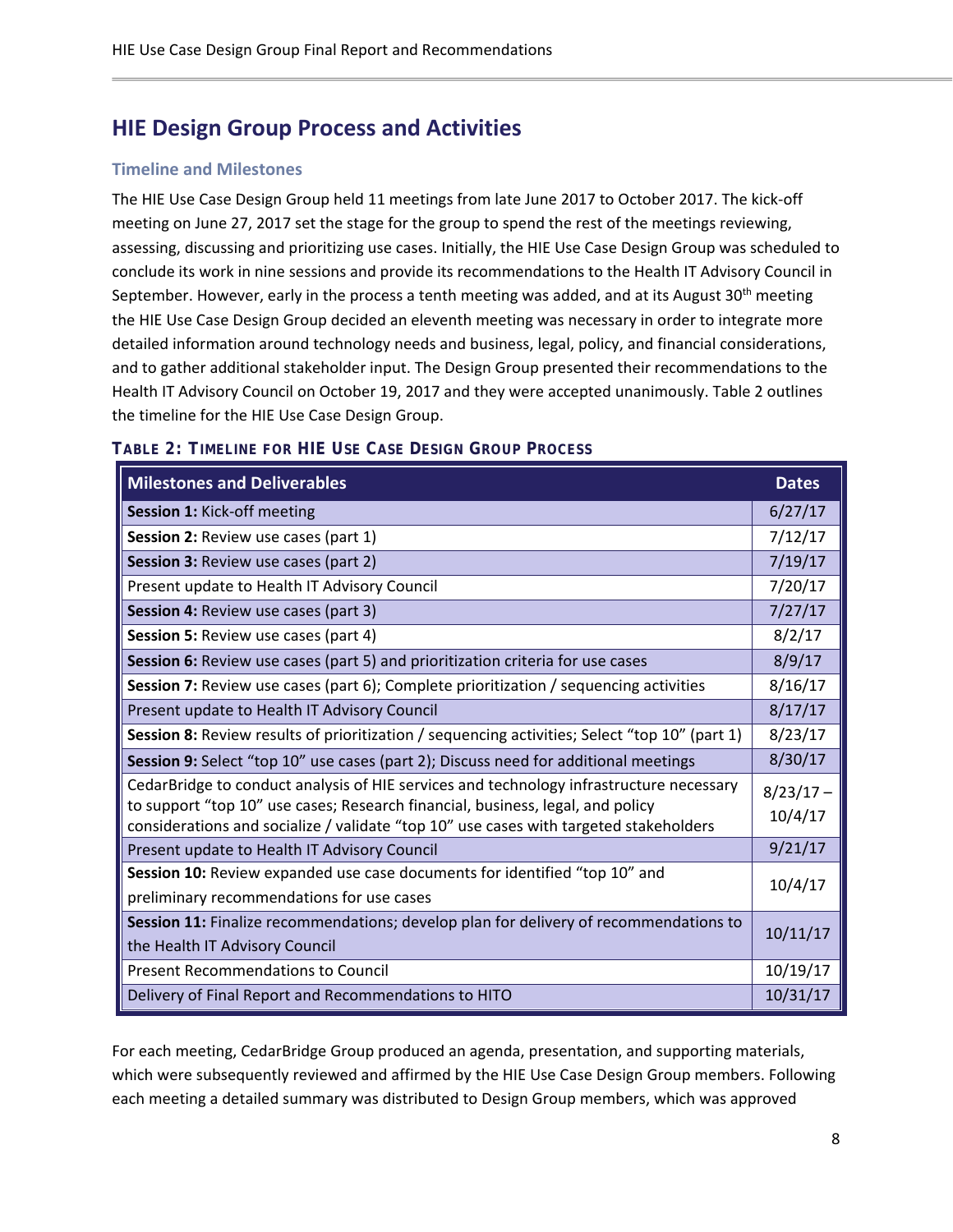through a formal vote by membership. At each meeting, members were led through activities by CedarBridge Group, including the review and validation of use case summary documents, overview and review of prioritization / sequencing activities, and structured discussions to drive the group towards consensus around recommendations. Between meetings, HIE Use Case Design Group members had the opportunity to review materials, comment on past meeting summaries, and complete required activities while CedarBridge conducted use case research and analysis, engaged with the HIT PMO on overall approach, and interviewed other stakeholders to inform and validate use cases.

#### <span id="page-8-0"></span>**Use Case Inventory**

The HIE Use Case Design Group approved a template for the content for each use case, based on industry standards for similar technology development projects. [5](#page-8-1) CedarBridge populated this template for each identified use case, based on industry experience and research. The Design Group then reviewed the library of HIE use cases that represented input from key stakeholders and areas for opportunity in Connecticut's healthcare ecosystem, based on findings from the environmental scan, and developed criteria to evaluate which use cases should be advanced to subsequent phases of prioritization. The Design Group reviewed 31 use cases in total, utilizing the template populated by CedarBridge. The use case template consisted of the following sections:

- Executive summary
- Function and purpose
- Value proposition(s)
- Persona fictional narrative detailing real-world example of each use case
- Process diagram

 $\overline{\phantom{a}}$ 

• Identification of key actors

Once all use cases were reviewed and discussed by the HIE Design Group, there was some consolidation of uses cases (for example, MOLST and advance directives use cases were combined for consideration). For others, it was determined that some use cases were dependent upon the effective implementation and deployment of the infrastructure associated with a separate use case and would have been too challenging for immediate implementation as part of Wave 1 (for example, transitions of care are largely dependent on functional and optimized clinical encounter alerts). Additionally, members heavily considered a lack of mature implementation standards as a reason to delay consideration of some use cases until future years (for example, patient-generated data and genomics).

The Design Group reviewed the use cases with the ultimate goal of creating a prioritization / sequence for the implementation of use cases in the first year of HIE services (Wave 1), and identifying candidates for implementation during the second year (Wave 2) following additional analysis of business and functional requirements and/or the implementation or utilization of core services that are necessary for enablement. All 31 of the original use cases were deemed important and are considered critical to ongoing planning and implementation efforts of statewide HIE services and will remain in consideration

<span id="page-8-1"></span><sup>5</sup> Armour F. and Granville M. *Advanced Use Case Modeling: Software Systems*. Upper Saddle River: Addison-Wesley. 2001.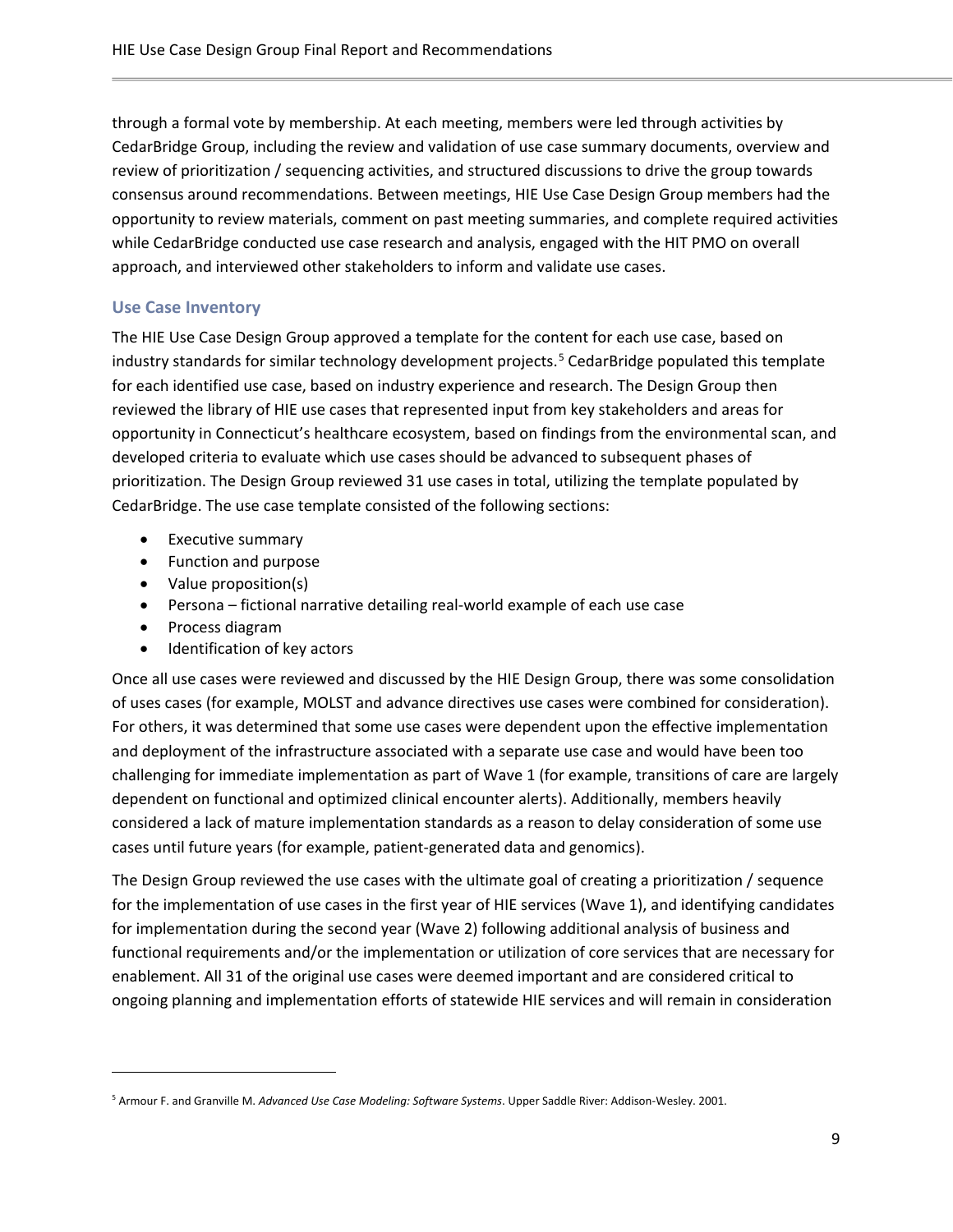by the HITO and Health IT Advisory Council, even if they were not prioritized / sequenced as part of this Design Group's recommendations.

Following the initial review of all use cases, Design Group members engaged in two activities to prioritize / sequence the use cases, with a goal of identifying a "Top 10" list for further analysis and validation (additional details on the prioritization activities is provided in a subsequent section). Once the "Top 10" list of use cases was identified and validated by the Design Group, CedarBridge, in collaboration with targeted stakeholders, conducted a high-level technology assessment and expanded the applicable use case templates with legal, policy, business, and financial considerations to further assess the use cases for sequencing. The staging of use cases into implementation waves represents the dynamic and collaborative nature of the Design Group's discussions and active participation to arrive at the most critical use cases for the first two years of HIE services and infrastructure implementation. The final list of use cases, reflecting consolidations and recommended implementation staging, can be found in Appendix 1.

The HIE Use Case Design Group's current staging is not a fixed representation of priorities. The Year 1 implementation of HIE infrastructure and use case services should be accompanied by planning and reevaluation of the highest priority use cases for Year 2 under an appropriate governance structure, as seen in Figure 7. While 10 use cases were nominated for implementation in the first two years of statewide HIE services, the remaining use case library forms a solid foundation for rapid, future planning efforts.

#### <span id="page-9-0"></span>**Use Case Evaluation Criterion**

The HIE Use Case Design Group used the criterion listed in Table 3 as the foundation for their evaluation of the use cases in consideration of prioritization / sequencing. In alignment with the language of Public Act 16-77, the findings of the environmental scan, and stated priorities of the Health IT Advisory Council, particular focus and attention was given to the first two criteria elements when assessing use cases. The ability for use cases to produce value for patients, consumers, and other stakeholders in Connecticut was paramount to the evaluation and prioritization process.

#### **TABLE 3: CRITERION USED TO EVALUATE USE CASES**

#### **Prioritization Criteria**

- **1. Value for Patients and Consumers**
	- Patient-centeredness
	- Allows for patient preference, choice, and convenience
	- Improves care coordination across continuum (primary care, ancillary and support services, emergency and inpatient care, behavioral health, etc.)
	- Enable entire care team to participate in a patient's care
	- Enable population health improvements
	- Improves patient safety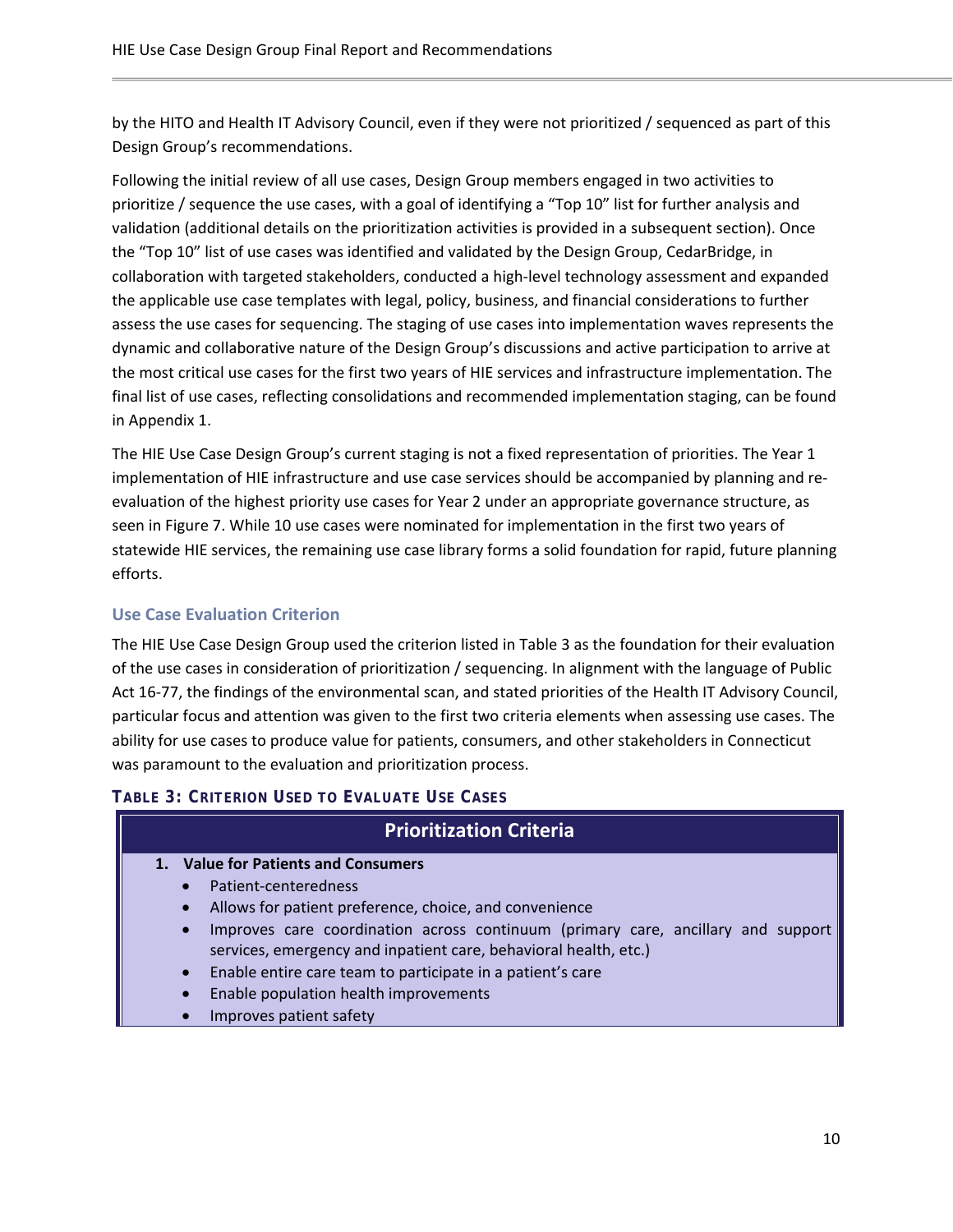| 2. | Value for Other Stakeholders (providers, community orgs, payers, employers, etc.)                       |
|----|---------------------------------------------------------------------------------------------------------|
|    | Define return on investment, financial return, and value proposition for each stakeholder               |
|    | Alignment with organization goals and business requirements for stakeholders                            |
|    | Enable participation in value-based payment models<br>$\circ$                                           |
|    | Enable clinical decision-making and care coordination through information access<br>$\circ$             |
|    | Enable community organization and providers of social services                                          |
| 3. | <b>Workflow Impact</b>                                                                                  |
|    | Enables access to healthcare records by individual providers                                            |
|    | Defined impact to clinical staff's workflows (positive or negative)                                     |
|    | Defined impact to administrative staff's workflows (positive or negative)<br>$\bullet$                  |
|    | Accessibility and level of effort                                                                       |
| 4. | <b>Ease of Implementation</b>                                                                           |
|    | Implementation readiness and use case maturity                                                          |
|    | Procurement process<br>$\bullet$                                                                        |
|    | Speed of implementation (quick win)<br>$\bullet$                                                        |
|    | Complexity of business processes<br>$\bullet$                                                           |
|    | <b>Training requirements</b><br>$\bullet$                                                               |
|    | Timeline for realizing value proposition<br>$\bullet$                                                   |
| 5. | <b>Integration, Maintenance, and Technical Assistance</b>                                               |
|    | Define resource requirements necessary to support implementation and integration(s),<br>$\bullet$       |
|    | including technical assistance and maintenance                                                          |
|    | Alignment with business and functional requirements of other prioritized projects                       |
| 6. | <b>Prerequisite Services</b>                                                                            |
|    | Define services and infrastructure that is necessary to support use cases (basic care map,<br>$\bullet$ |
|    | type of payload, type of transport, trust agreements, technical / security standards, etc.)             |
|    | Assessment of prerequisite services for an HIE entity<br>$\bullet$                                      |
|    | Assessment of prerequisite services for partner organizations (HISP, ability to produce /<br>$\bullet$  |
| 7. | send admit, discharge, transfer messages (ADTs), etc.)<br><b>Scalability</b>                            |
|    | Stand-alone use case vs. cluster (e.g. care coordination and longitudinal health record)<br>$\bullet$   |
|    | Leverage HIE service as core component / infrastructure to support multiple use cases<br>$\bullet$      |
|    | Consider HIE Services that will support multiple use cases when implemented (economy<br>$\bullet$       |
|    | of scale)                                                                                               |
| 8. | <b>Existing Infrastructure and Resources</b>                                                            |
|    | Consider if existing infrastructure meets the needs of stakeholders<br>٠                                |
|    | Governance of existing infrastructure / resources<br>٠                                                  |
|    | Scalability of existing infrastructure / resources                                                      |

#### <span id="page-10-0"></span>**Prioritization / Sequencing Activities**

Following the initial review of use cases, Design Group members were asked to complete two separate prioritization / sequencing activities in order to develop rankings of the use cases. These scores and rankings that resulted from these activities did not translate directly into the recommendations for implementation. The purpose of these activities was to facilitate careful consideration of the use cases across the prioritization criteria in order to enable an informed and targeted discussion.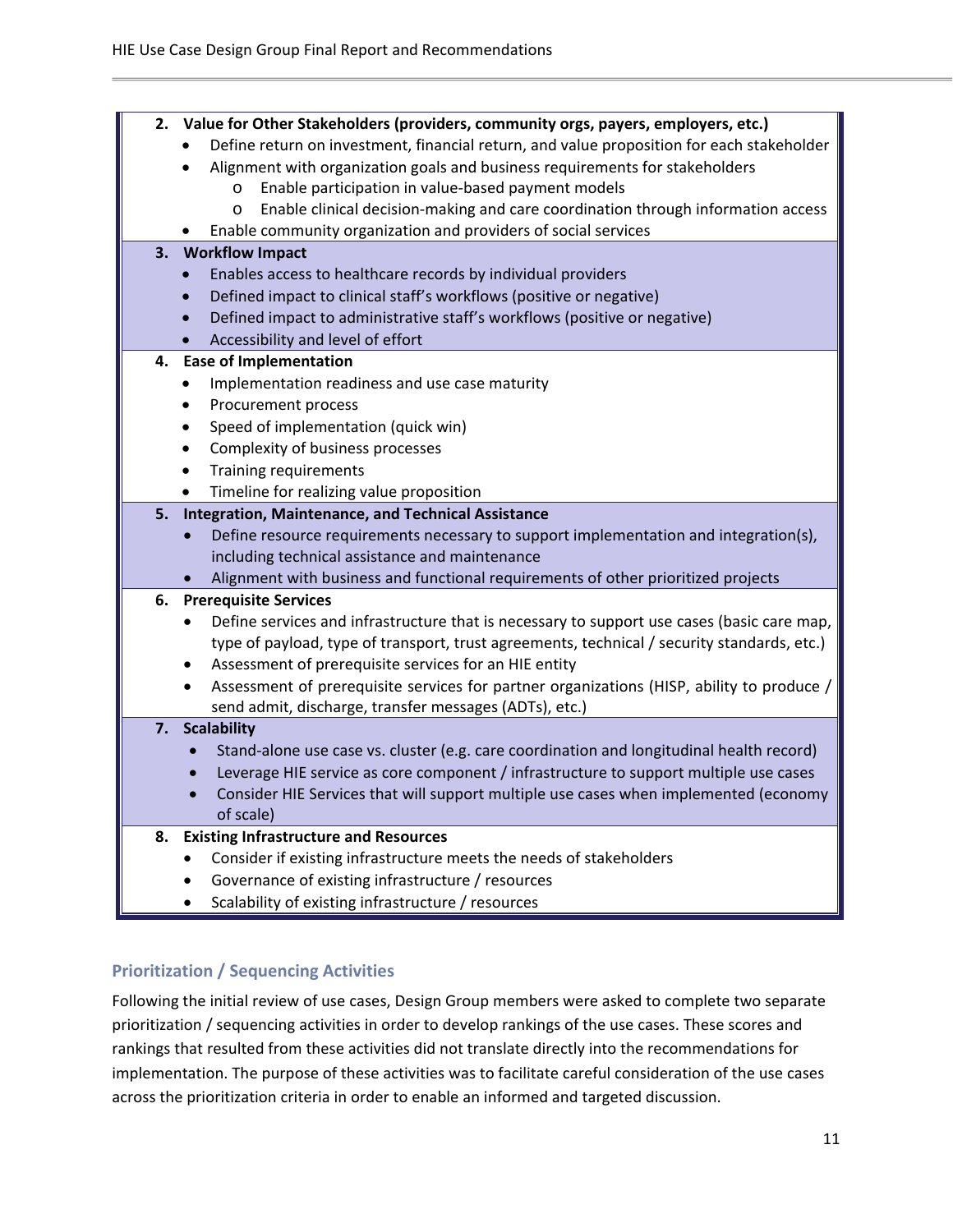At the time that the HIE Use Case Design Group was chartered, the electronic clinical quality measurement (eCQM) reporting system and immunization information system (submit and query / retrieve) use cases had already been identified and approved by the Health IT Advisory Council as priorities for implementation, and been explored and validated by separate, use case-specific Design Groups. It was decided to include them in these prioritization activities as an extra level of validation.<sup>[6](#page-11-0)[7](#page-11-1)</sup>

**Activity 1 - Prioritization Matrix:** HIE Use Case Design Group members received an Excel spreadsheet containing a matrix of all uses cases (first column) and prioritization elements (top row). Design Group members were asked to assess each use case against the prioritization criteria listed in Table 3. In assessing the use cases, they determined if the use case impacted the criterion element positively, negatively, or neutrally. A positive score received one point, a negative score received negative one points, and a neutral score receive zero points. A cumulative score was calculated for each use case based on the responses received by all Design Group members. Each use case could earn a total possible score of 8 points from each Design Group member, or 56 points cumulatively from all members.

**Activity 2 – Survey:** HIE Use Case Design Group members received a link to a SurveyMonkey questionnaire where they were asked to assemble a subjective top 10 ranking of the use cases. Responses were scored inversely, with the top ranked use case earning ten points, the second most important earned nine points, and so on. A cumulative score was calculated for each use case based on the responses received by all Design Group members. Each use case could earn a total possible score of 10 points from each Design Group member, or 70 points cumulatively from all members.



 $\overline{\phantom{a}}$ 



In order to create equal weight between the cumulative scores from the two activities, the scores from the Matrix activity were increased by a factor of 1.25. Once the cumulative scores were weighted

<span id="page-11-0"></span><sup>6</sup> **<http://portal.ct.gov/Office-of-the-Lt-Governor/Health-IT-Advisory-Council/Health-IT-Advisory-Council---Immunization-Design-Group-2017>**

<span id="page-11-1"></span><sup>7</sup> **<http://portal.ct.gov/Office-of-the-Lt-Governor/Health-IT-Advisory-Council/Health-IT-Advisory-Council---eCQM-Design-Group-2017>**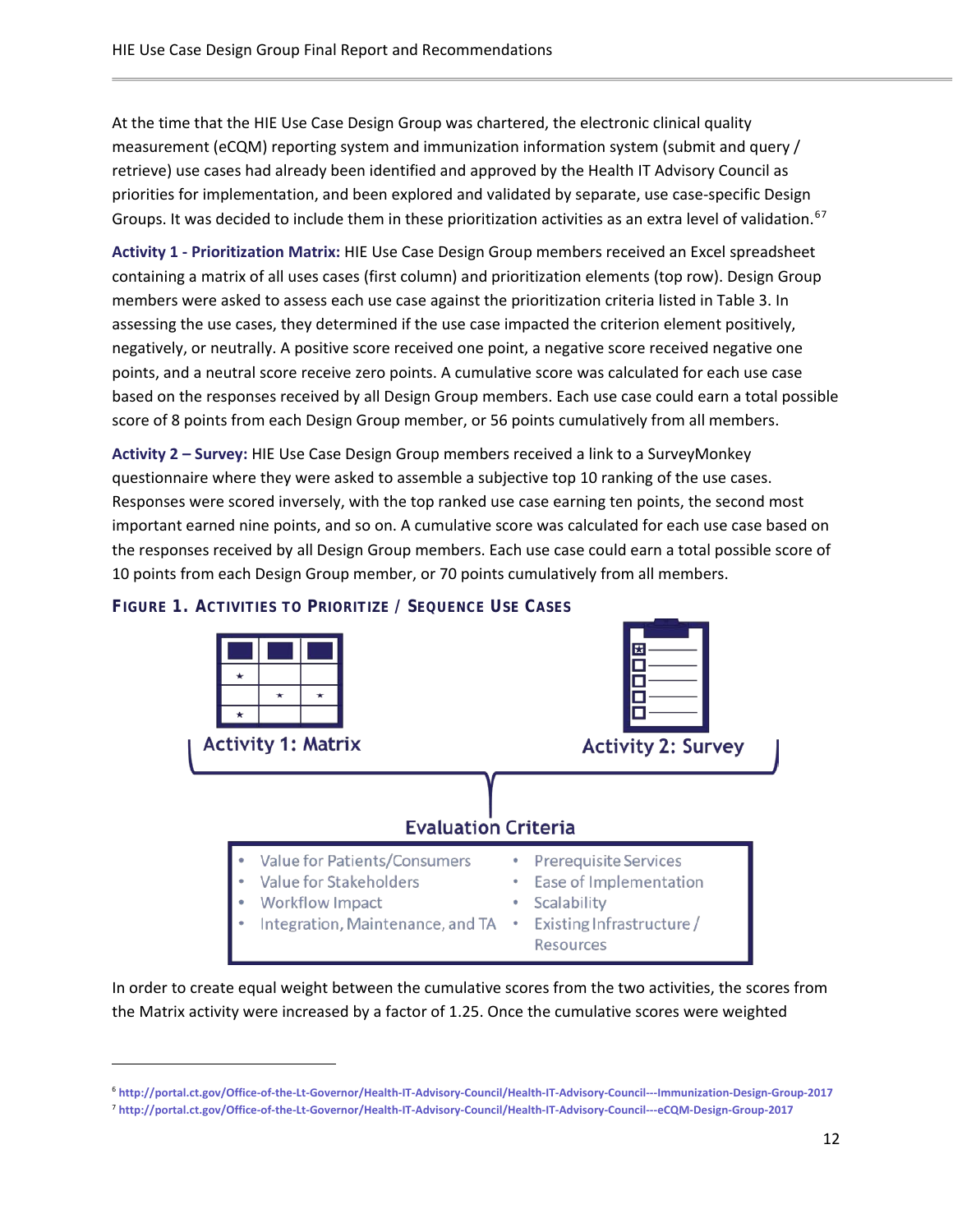equally, a composite score was developed to capture the results from both activities into a single ranking, as illustrated by Figure 2 and Figure 3.

## Figure 2. Combined Ranking and Composite Scores **Combined Ranking & Composite Scores**



#### **FIGURE 3. COMBINED "TOP 10" AND "IN THE MIDDLE" USE CASES**

## Use Case Inventory: Combined "Top 10"

| <b>Use Case</b>                               | <b>Matrix Score</b> | <b>Survey Score</b> | <b>Combined Score</b> |
|-----------------------------------------------|---------------------|---------------------|-----------------------|
| <b>Immunization Information System</b>        | 58.75               | 48.00               | 106.75                |
| <b>Longitudinal Health Record</b>             | 40.00               | 47.00               | 87.00                 |
| <b>Care Coordination: Transitions of Care</b> | 47.50               | 37.00               | 84.50                 |
| eCQM                                          | 27.50               | 39.00               | 66.50                 |
| <b>Population Health Analytics</b>            | 31.25               | 33.00               | 64.25                 |
| <b>Care Coordination: Encounter Alerts</b>    | 45.00               | 19.00               | 60.00                 |
| <b>Care Coordination: Referral Management</b> | 34.50               | 13.00               | 59.25                 |
| eConsult                                      | 46.25               | 15.00               | 57.75                 |
| <b>Lab Results Delivery</b>                   | 38.75               | 19.00               | 50.50                 |
| <b>Public Health Reporting</b>                | 32.50               | 18.00               | 47.25                 |

## Use Case Inventory: Use Cases "In The Middle"<br>The following table contains the use cases that did not make the combined "Top 10" list,

but were listed among the top 10 use cases for one of the two activities.

| Use Case                         | <b>Matrix Score</b> | Survey Score | <b>Combined Score</b> |
|----------------------------------|---------------------|--------------|-----------------------|
| <b>ED Super Utilizers</b>        | 31.25               | 16.00        | 47.25                 |
| <b>Medication Reconciliation</b> | 33.75               | 13.00        | 46.75                 |
| <b>Advance Directives</b>        | 36.25               | 9.00         | 45.25                 |
| <b>POLST / MOLST</b>             | 33.75               | 0.00         | 33.75                 |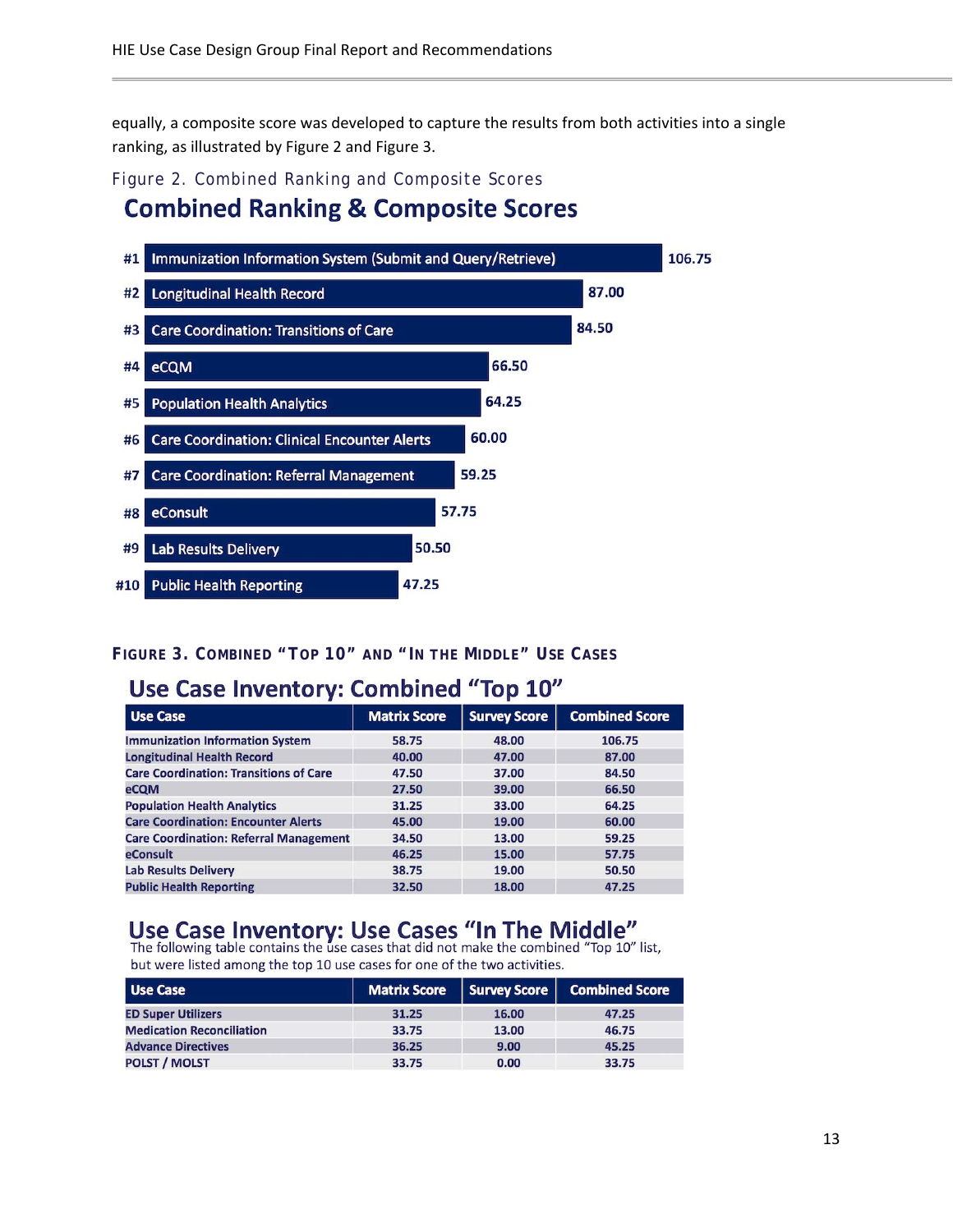The "Top 10" ranking and composite scores were created to help guide the Design Group's discussion to identify a viable list of high-value use cases that could be implemented in Connecticut as part of the first year of HIE services. The in-depth discussion around the composite "Top 10" list lasted for several meetings, and included in-depth analysis of business, financial, legal, and policy considerations. Through this discussion, the Design Group was able to recognize and discuss potential issues with the composite "Top 10," such as why patient-centered use cases like advance directives, MOLST, and patient portal were not included. This discussion also led the Design Group to recognize use cases that required significant contingencies for implementation, or those that were not adequately mature for utilization and optimization.

The additional validation and discussion process of the Design Group resulted in the identification of the final recommendations for Wave 1 and Wave 2 use cases. Upon additional research and analysis, four use cases were considered a high-priority, but required additional analysis and validation, or were contingent upon other technical infrastructure. These use cases were designated as Wave 2 and included: advance directives and MOLST (combined), medication reconciliation, patient portal, and population health analytics. The Design Group was also able to identify and validate six use cases that could create significant value for stakeholders and enable scalable HIE services if implemented in the first year. These use cases were designated as Wave 1 and included: clinical encounter alerts, eCQM reporting system, immunization information system (submit and query / retrieve), image exchange, longitudinal health records, and public health reporting.

Other use cases were reviewed and assessed, but did not ultimately meet the criteria to be considered for Wave 1 or Wave 2 at this time. This **library of use cases remains relevant to many Connecticut stakeholders and will remain under active consideration** for implementation in Connecticut as infrastructure and services are established and optimized. The Design Group recommends ongoing analysis of business and functional requirements for all use cases, as well as periodic re-evaluation of sequencing as part of future planning activities.

| <b>Future Use Cases</b>                     |                                               |  |  |
|---------------------------------------------|-----------------------------------------------|--|--|
| <b>Bundle Management</b>                    | Lab Results Delivery                          |  |  |
| Care Coordination: Care Plan Sharing        | Life Insurance Underwriting                   |  |  |
| Care Coordination: Referral Management      | Medical / Lab Orders                          |  |  |
| Care Coordination: Transitions of Care      | Medical Orders / Order Management             |  |  |
| <b>CHA Dose Registry</b>                    | <b>Opioid Monitoring and Support Services</b> |  |  |
| <b>Disability Determination</b>             | Patient-generated Data                        |  |  |
| eConsult                                    | <b>Research and Clinical Trials</b>           |  |  |
| <b>Emergency Department Super-utilizers</b> | Social Determinants of Health                 |  |  |
| <b>Emergency Medical Services (EMS)</b>     | <b>Wounded Warriors</b>                       |  |  |
| Genomics                                    |                                               |  |  |

#### **TABLE 4. FUTURE USE CASES (THOSE NOT INCLUDED IN WAVE 1 OR WAVE 2)**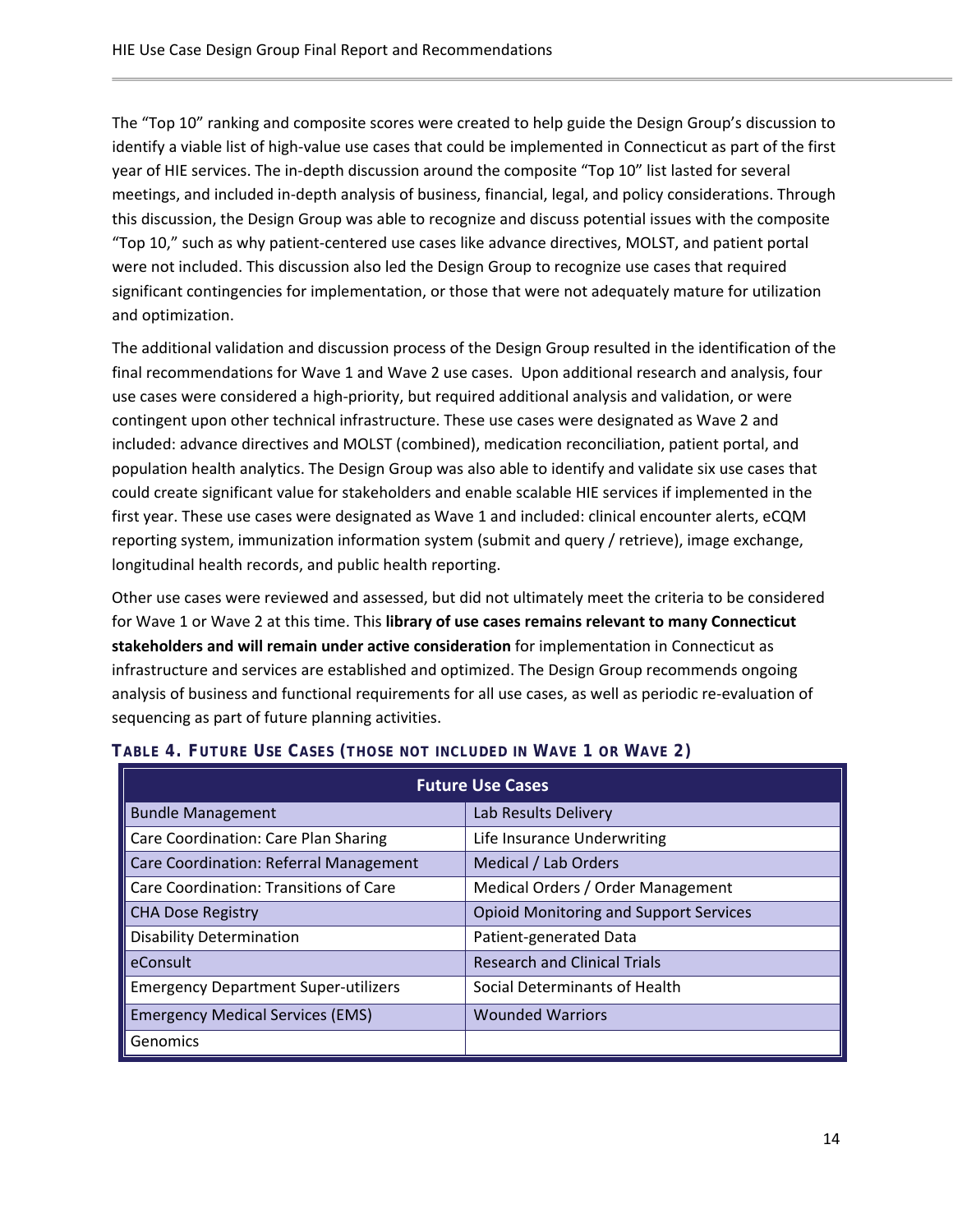#### <span id="page-14-0"></span>**Final Selection of Use Cases**

The following six use cases represent the recommended Wave 1 that are targeted for implementation in the first year of HIE services:

- **eCQM Reporting System**  *previously identified by the Health IT Advisory Council as a high priority use case and supported by the eCQM Design Group's identification of business and functional requirements*
- **Immunization Information System (Submit and Query / Retrieve)**  *previously identified by the Health IT Advisory Council as a high priority use case and supported by the IIS Design Group's recommendations; the highest ranked need among stakeholders and HIE Use Case Design Group members*
- **Longitudinal Health Record** *identified and validated by the HIE Use Case Design Group and stakeholders as being foundational to support scalable statewide HIE services and other critical use cases*
- **Clinical Encounter Alerts** *identified and validated by the HIE Use Case Design Group and other stakeholders as being foundational to support scalable statewide HIE services and other critical use cases*
- **Public Health Reporting** *identified as a complementary and supportive use case to the prioritized implementation of the Immunization Information System*
- **Image Exchange** *considered a high value use case that would support improvements to clinical efficiency and efficacy; this use case was not initially prioritized, based on the activities described above, but was added to Wave 1 through Design Group discussions and targeted stakeholder interviews*

The following four use cases represent the Wave 2 candidates for further analysis, planning, and validation during the first year of HIE operations, and potential implementation during the second year:

- **MOLST / Advance Directives** *further planning for this use case will be done in partnership with the Connecticut MOLST Task Force and Advisory Committee*
- **Medication Reconciliation** *viewed as critical for quality, safety and efficiency, but with a recognized need to address process issues prior to the deployment of supportive technology*
- **Population Health Analytics** *reliant on technology architecture of other use cases; will be considered once the eCQM reporting system has been implemented, leveraging that technology for additional value creation*
- <span id="page-14-1"></span>• **Patient Portal** – *reliant on technology architecture of other use cases; will be considered once the longitudinal health record use case has been implemented, leveraging that technology to support additional value creation and align with the priority of keeping the patient as the "north star"*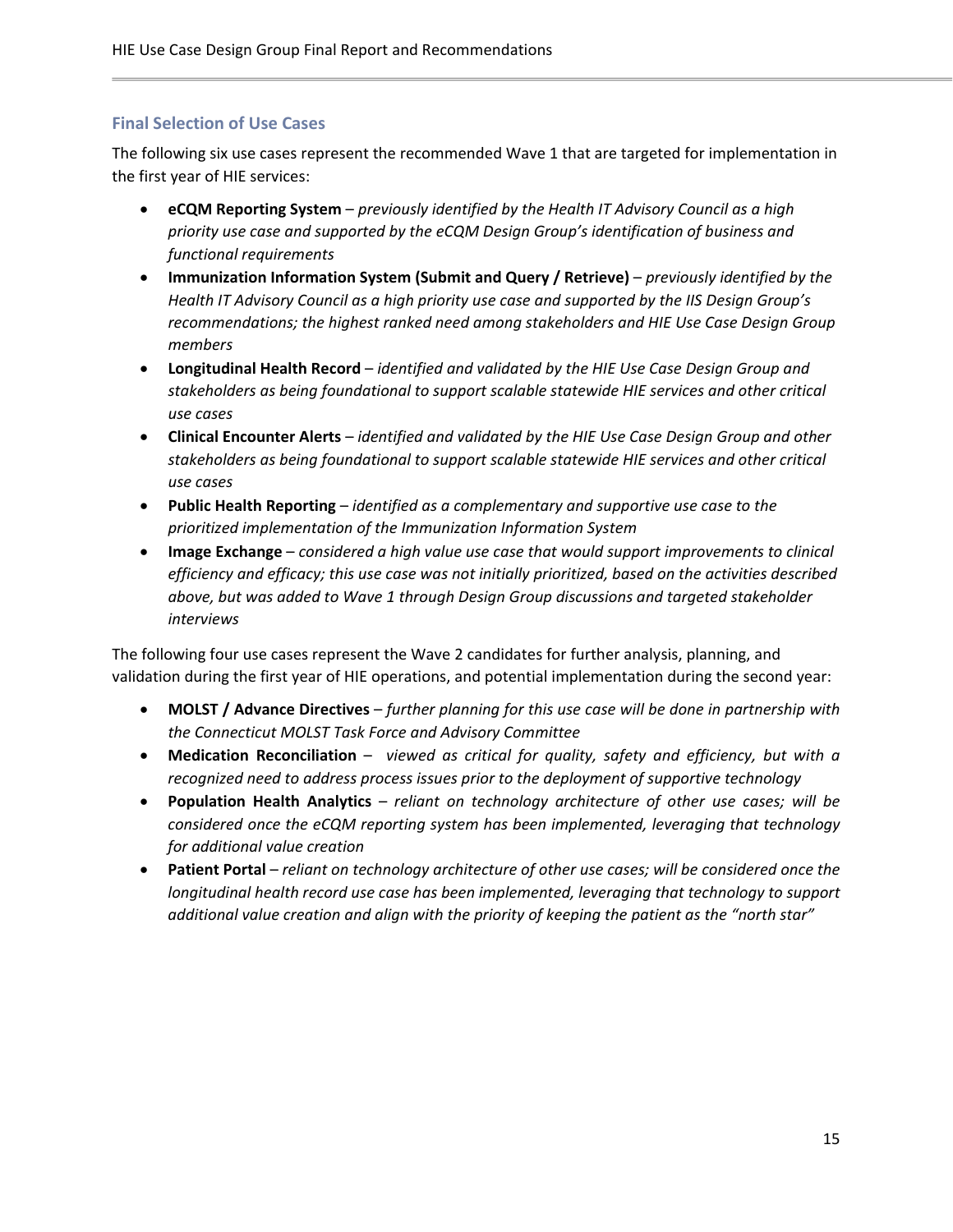## **Considerations for Implementation**

#### <span id="page-15-0"></span>**Core Services Framework**

The overall technology framework for supporting use cases provides a mechanism for data sharing organizations and national networks to exchange data in a secure, standard, and flexible environment. This technology framework is built upon identified core services that will be necessary to enable HIE use cases. The core services that have been recognized include a centralized health provider directory (HPD), a master person index (MPI), an attribution system, a consent management system, and a centralized hub that will broker transactions to and from the data sharing organizations, national networks, and use case services. These core services will support a centralized provider directory, better patient matching, a centralized model to link patients to their care team, and a system to enable the management of consumer consent preferences. Core services will facilitate integration, normalization, de-duplication and transformation of clinical data to ensure standards-based and semantic interoperability. Building core services that satisfy the needs of multiple use cases is an efficient approach to architecture design and takes a holistic approach to organizing the needs of stakeholders efficiently.

#### <span id="page-15-1"></span>**Business Model and Sustainability Considerations**

HIE Use Case Design Group members entered into this planning process with a recognition that financial sustainability has been a challenge for many HIEs across the country. Yet, there was also recognition that HIE services, properly designed and operated, will yield significant benefits for the citizens of Connecticut. Building upon the previous and current work of SIM, value-based care initiatives around the state, and widespread efforts to achieve the Triple Aim, Connecticut is committed to the creation of a new paradigm and business model for HIE that ensures long-term sustainability and return on investment for participants.

There are a number of dimensions to the sustainability framework envisioned for the state. First and foremost is the creation of *demand* for interoperability and data sharing, as opposed to the *supply* side. Much has been accomplished across the country on the *supply* side of interoperability, meaning the technical capability to exchange clinical data. Much less focus has been placed on how demand will be expanded far beyond today's level of data sharing, to the point that data sharing becomes a true standard of care that is integrated seamlessly into a clinician's workflow. As Connecticut advances towards statewide interoperability implementations, the business case and value proposition of all investments must remain central to the planning process.

Developing a use case library as part of a system design process explicates the *demand* for interoperability. This design process should continue to clearly communicate how stakeholders will take advantage of HIE services and derive value from its functions; future iterations of the system design process should examine the responsibilities and anticipated work required on the part of healthcare providers and organizations and how to clearly communicate their return on investment. This includes:

- Ongoing costs to connect to HIE services, especially when federal funds have ended;
- Implementation costs, like anticipated staff time and vendor fees;
- Non-traditional use of HIE services that bring in additional partners and revenue streams; and
- Non-monetary investments and benefits.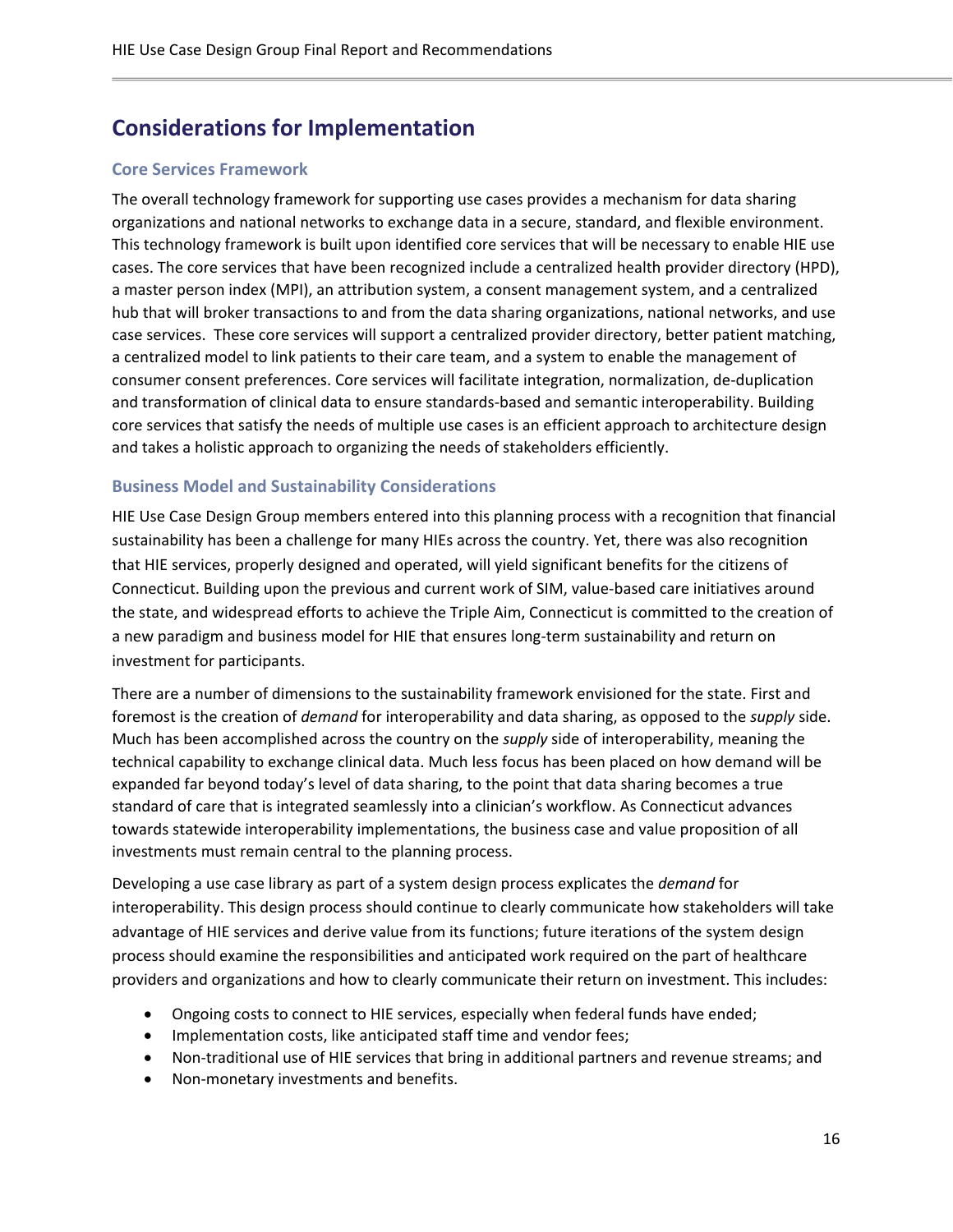Additional effort could be directed towards describing sample funding models associated with use cases and how use cases can be prioritized in the context of these models. Data capture and efficient reporting have multidimensional qualitative and quantitative returns on investment for stakeholders that can be further clarified, including financial outlays, improvements in patient safety and healthcare quality, and end-user satisfaction. Some of these cost considerations must also be placed in the context of achieving efficiencies of scale; some uses cases are foundational to others and, once implemented, confer cost savings because key functions and infrastructure that already exists for use cases implemented in earlier waves. Opportunities exist for additional work to identify future governance structures and sustainability models for consideration by the HITO and Health IT Advisory Council.

Several guiding principles should contextualize future activities around sustainability and the design of statewide health IT and HIE infrastructure:

- 1. **Focus on Demand:** Emphasize not just *supply* of interoperability capability, but *demand* for data sharing as a meaningful part of routine clinical workflows.
- 2. **Leverage Value-based Care Initiatives**: Support the data sharing needs of accountable care organizations, clinically integrated networks, Advanced Networks and other value-based care initiatives prevalent in Connecticut.
- 3. **Define and Support a "Healthcare Data Economy":** Create opportunities to support exchange activities by capturing the value of data sharing and analytics
- 4. **Support Necessary Workflow Changes with Technical Assistance and Education:** Provide services needed to ensure all providers and caregivers have the capacity and know-how to participate in interoperability.
- 5. **Engage Payers:** Align health outcome improvement and financial incentives.
- 6. **Committed Stakeholders:** Ensure stakeholders who will derive value from HIE services are contributing to the identified sustainability model.
- 7. **Innovate:** Explore use cases with stakeholders who do not typically participate in HIE initiatives, such as clinical research and precision medicine.
- 8. **Allocate Expenses Judiciously:** Ensure cost allocations align with value creation.
- 9. **Include Funding for Development of a Long-term Financial Sustainability plan:** Provide a roadmap and business model for future success.
- 10. **Implement Rigorous Measures of Usage and Value:** Build measures of usage, value, and other dimensions into the deployment of any and all technologies.
- 11. **Ongoing Communication with all Stakeholders:** Ensure the benefits of HIE services accrue to all stakeholders and that benefits are communicated regularly and through multiple avenues.
- 12. **Privacy, Security, and Confidentiality:** Health data must be transmitted and stored using best practices that ensure privacy, security, and confidentiality in all systems and services.
- 13. **Thoughtful Design and Usability:** Systems must be designed for optimal ease of use; end-users must find the system intuitive and easy-to-use in their clinical and administrative workflows.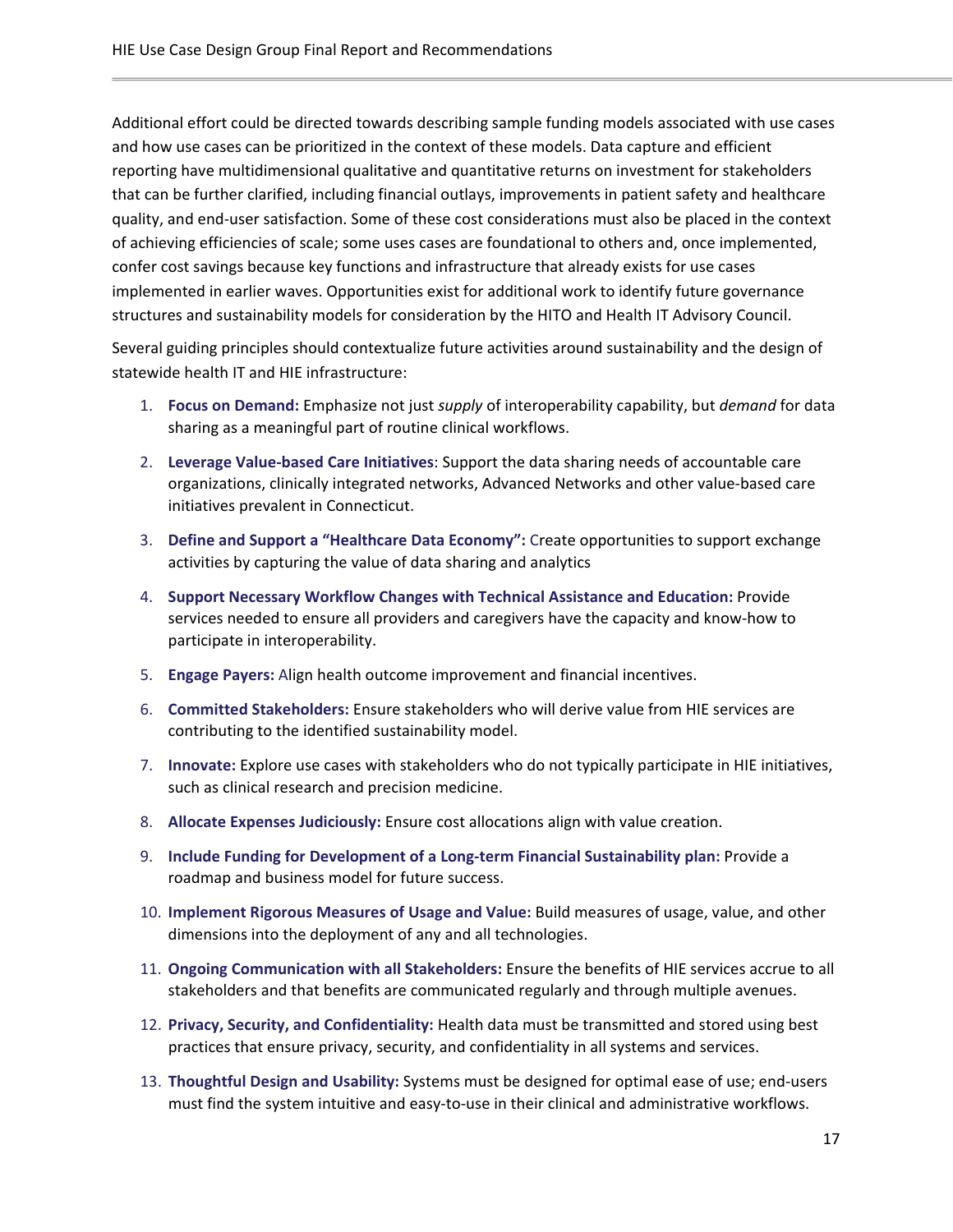## <span id="page-17-0"></span>**Recommendations**

Following careful, collaborative deliberation and validation, the HIE Use Case Design Group identified the following recommendations to support the planning and implementation of statewide HIE services. These recommendations were presented to the Health IT Advisory Council on October 19, 2017 and were approved unanimously.

#### <span id="page-17-1"></span>**Recommendation #1: Implement Achievable, High-Value Use Cases as Wave 1**

The HIE Use Case Design Group recommends that the identified Wave 1 use cases be implemented as part of the first year of HIE services. These Wave 1 use cases should inform the determination of necessary core services, establishment of a governance model, and should be incorporated into the development of the Implementation Advanced Planning Document update (IAPD-U) as part of the state's federal funding request to support the planning and implementation of statewide HIE services.

| <b>Wave 1 Use Cases and Associated Tasks</b> |                                                                                                                                                      |  |  |
|----------------------------------------------|------------------------------------------------------------------------------------------------------------------------------------------------------|--|--|
| eCQM                                         | Procurement and implementation                                                                                                                       |  |  |
| <b>IIS (Submit/Query)</b>                    | Implementation and integration with Public Health Reporting; procurement<br>٠                                                                        |  |  |
| <b>Longitudinal Health Record</b>            | Leverage eHealth Exchange, CareQuality, and CommonWell<br>٠<br>Implement core services (e.g. master person index and health provider directory)<br>٠ |  |  |
| <b>Public Health Reporting</b>               | Assess potential to leverage/expand AIMS<br>Implement expanded data elements, onboarding, and technical assistance<br>٠                              |  |  |
| <b>Clinical Encounter Alerts</b>             | Finalize business and functional requirements<br>۰<br>Procurement / contracting (including leverage existing assets)<br>о                            |  |  |
| <b>Image Exchange</b>                        | Finalize business and functional requirements<br>٠<br>Further discussions with NYeC and other image sharing networks<br>۰                            |  |  |

#### **TABLE 5. RECOMMENDATION #1: WAVE 1 USE CASES**

#### <span id="page-17-2"></span>**Recommendation #2: Utilize Wave 2 Use Cases to Inform Near-term Planning Process**

While the core services infrastructure, governance model, and Wave 1 use cases are being implemented, the HIE Use Case Design Group recommends that the state utilize the identified Wave 2 use cases and associated tasks to inform the immediate planning process for future use case implementation. The state should continue to analyze business, technical, and functional requirements, and should revalidate sequencing prior to the implementation of Wave 2 use cases.

#### **TABLE 6. RECOMMENDATION #2: WAVE 2 USE CASES AND ASSOCIATED TASKS**

| <b>Wave 2 Use Cases and Associated Tasks</b> |                                                                                                                                                           |  |  |
|----------------------------------------------|-----------------------------------------------------------------------------------------------------------------------------------------------------------|--|--|
| <b>Medical Reconciliation</b>                | Implement program for process re-design and supporting technology                                                                                         |  |  |
| <b>MOLST / Advance Directives</b>            | Partner with existing MOLST Task Force and Advisory Committee for assessment of<br>٠<br>technology value-add and the value of a complimentary AD Registry |  |  |
| <b>Patient Portal</b>                        | Plan for rollout after implementation of longitudinal health record                                                                                       |  |  |
| <b>Population Health Analytics</b>           | Plan for rollout after eCQM reporting system and required technical architecture<br>٠                                                                     |  |  |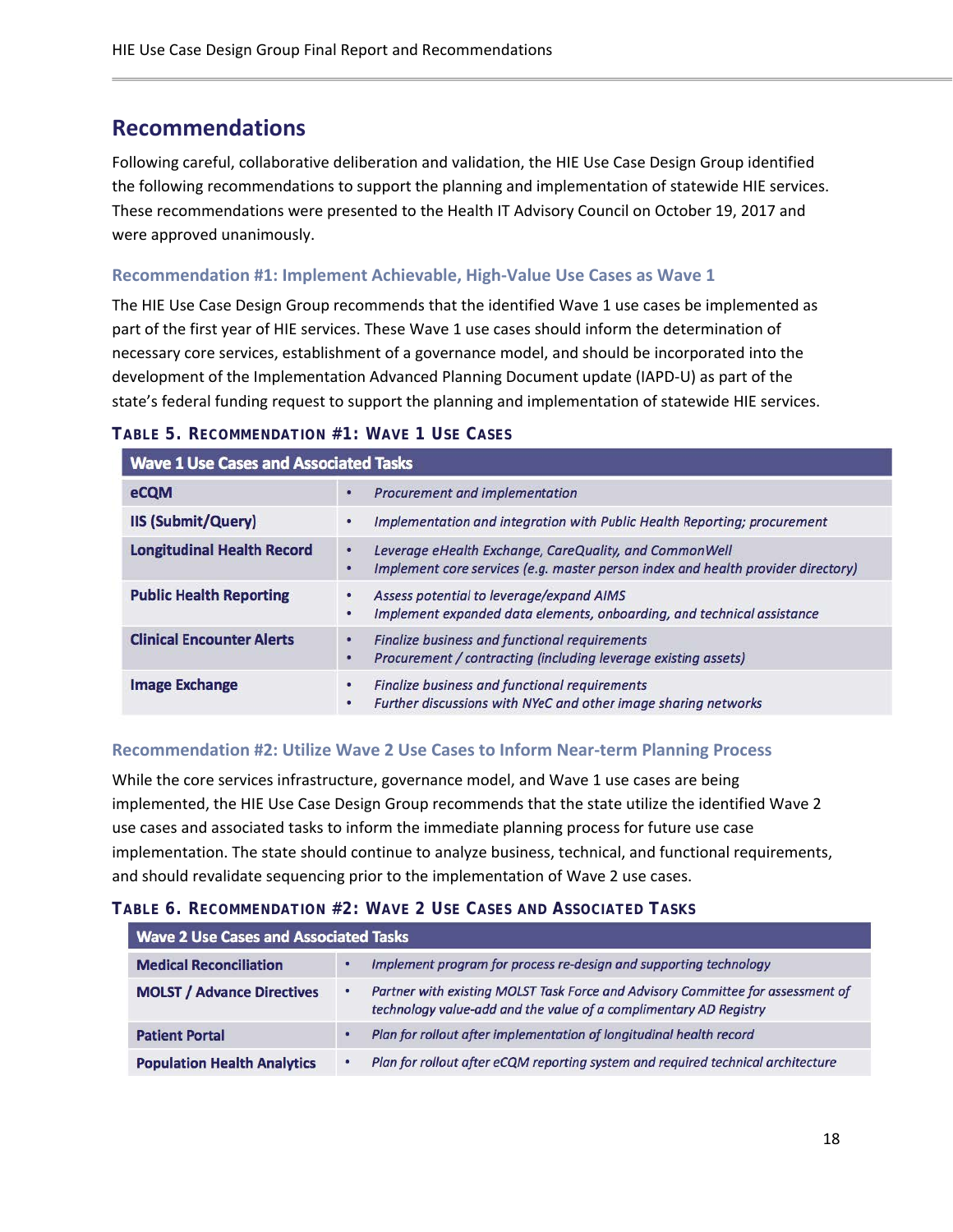#### <span id="page-18-0"></span>**Recommendation #3: Utilize the Use Case Library to Inform Future Planning Process**

Wave 1 and Wave 2 use cases represent the most viable and realistic implementation approach based on the current climate and needs of stakeholders in Connecticut. However, the full library of use cases brings tangible value to various stakeholder groups across the state and should remain under consideration for later implementation periods. The HIE Use Case Design Group recommends continued analysis of business and functional requirements as part of the future planning process, and a revalidation of sequencing on an ongoing basis to ensure the implementation sequence and rollout of use cases is closely aligned with the evolving environment and needs of health IT and HIE in Connecticut.

#### **FIGURE 4. RECOMMENDATION #3: ROLLOUT AND CONTINUED ASSESSMENT**

<span id="page-18-1"></span>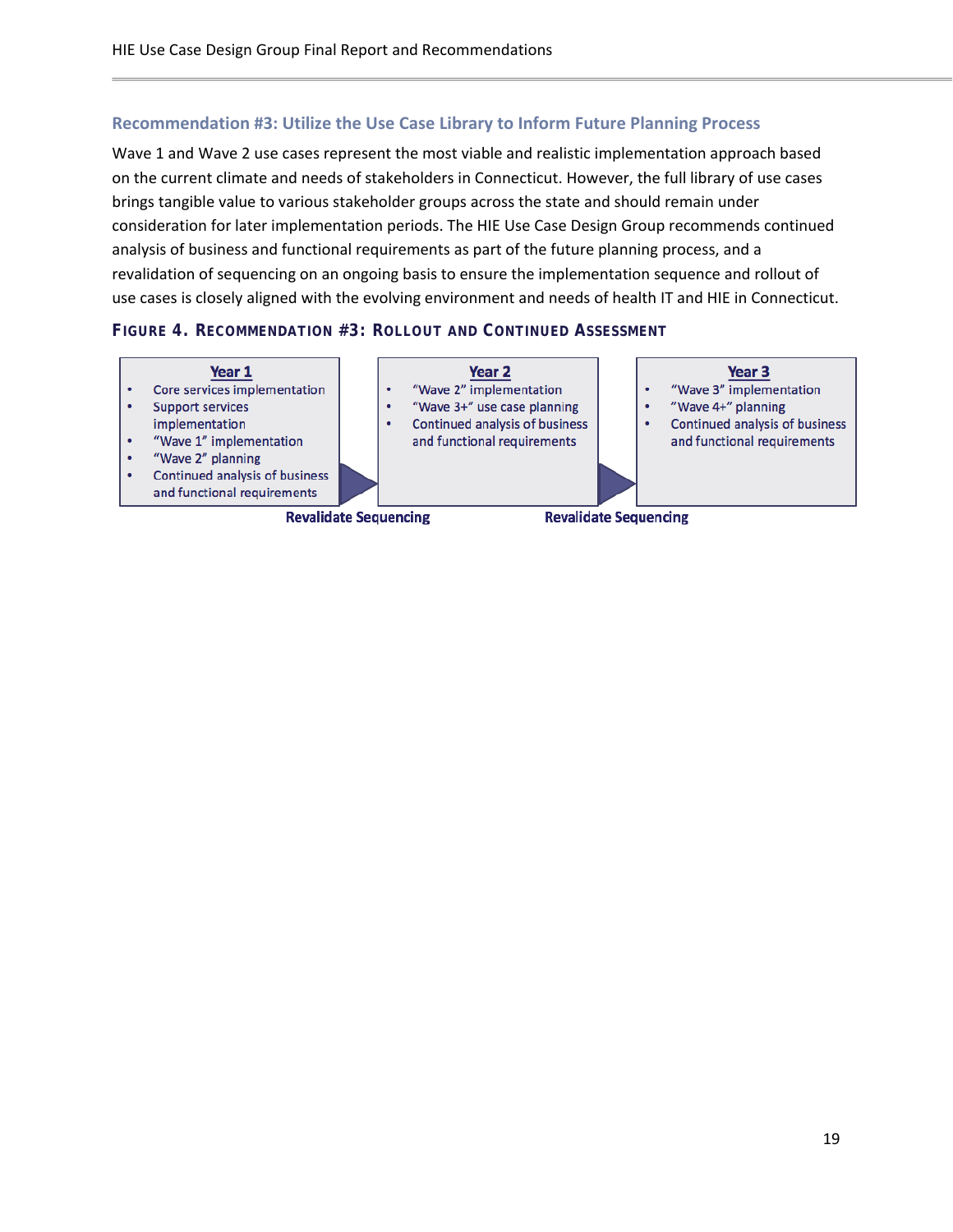#### **Recommendation #4: Prepare a Comprehensive Financial Sustainability Plan for HIE Services**

The primary focus of the HIE Use Case Design Group was on value creation and technical requirements. The recommendations for initial use cases were driven by experience, common agreements around value among Design Group members, and best practices from successful HIEs in other states. The HITO should develop a sound, long-term financial sustainability plan, and rigorous measures of usage and reports on value creation should be included to ensure all services provided to stakeholders clearly define the value of their investments.





### <span id="page-19-0"></span>**Summary and Next Steps**

The HIE Use Case Design Group is pleased to have been able to meet the charge, goals, and objectives of its charter in the timeframe allotted. Together, the work products and the accompanying recommendations build a strong foundation for the next steps toward implementing statewide HIE services that will meet the needs of Connecticut stakeholders. Statewide HIE services, supported by an infrastructure that is flexible, sustainable, and supportive of innovation, is essential for Connecticut's healthcare transformation efforts.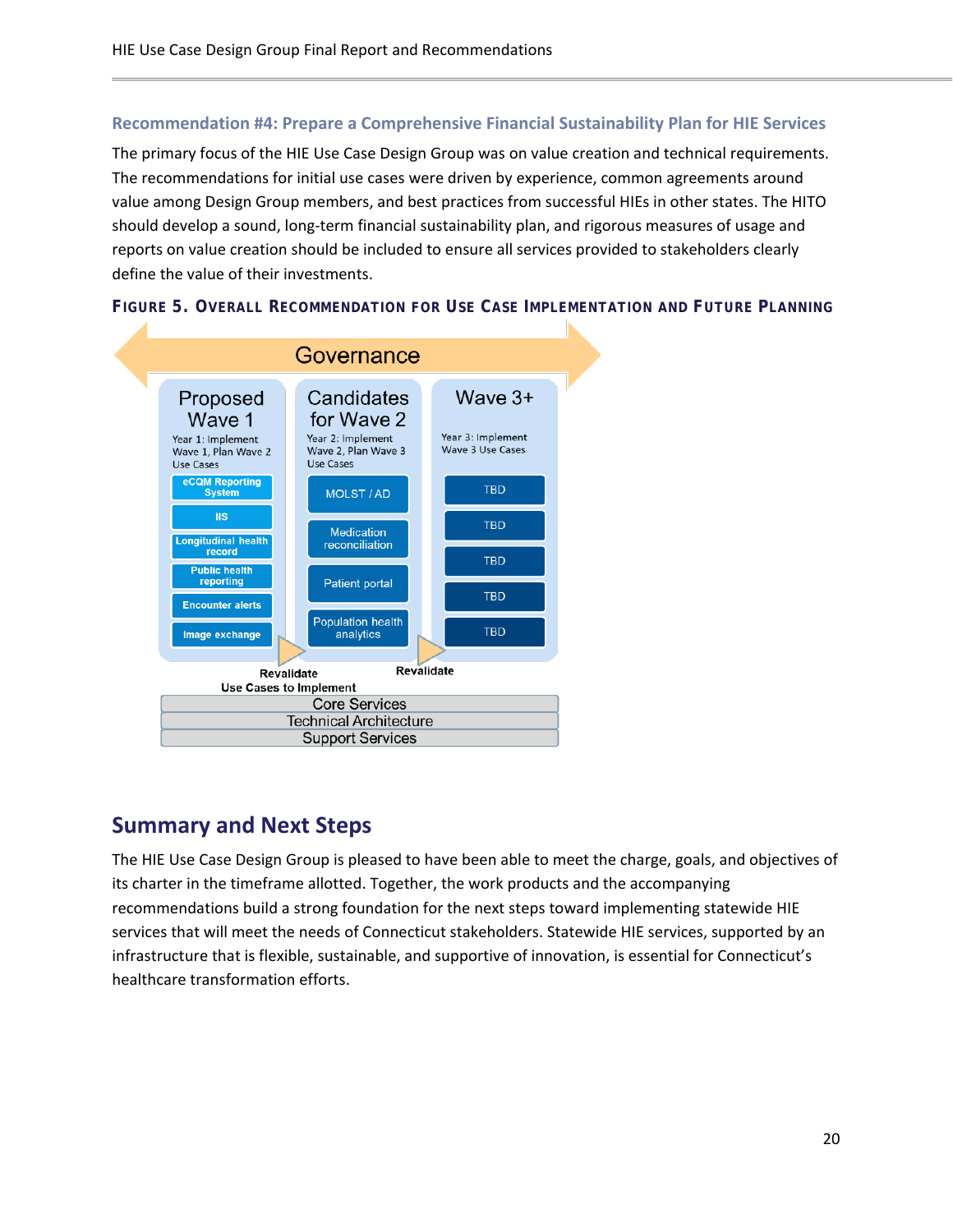## <span id="page-20-0"></span>**Appendix 1: List of All HIE Use Cases**

The HIE Use Case Design Group was sponsored by the HITO, governed by the Health IT Advisory Council, and supported by CedarBridge Group. Members decided on which use cases would proceed through from the first round of prioritization determinations (Future Use Cases) to an expanded set of use cases (Wave 2: Final) and finally the top, most important uses in the final stage (Wave 1: Final) that should be implemented first.

| <b>HIE Use Case</b>                          | <b>Description</b>                                                                                                                                                                                                                                                                                                                                                                                                                                                                                                                                            | <b>Status</b> |
|----------------------------------------------|---------------------------------------------------------------------------------------------------------------------------------------------------------------------------------------------------------------------------------------------------------------------------------------------------------------------------------------------------------------------------------------------------------------------------------------------------------------------------------------------------------------------------------------------------------------|---------------|
| eCQM Reporting<br><b>System</b>              | A statewide electronic system for clinical quality measurement<br>will enable providers and encourage payers to more efficiently<br>participate in value-based payment models. Measures that<br>monitor care delivery and health outcomes must securely draw<br>data from multiple data sources and organizations at multiple<br>levels to best reflect an individual's entire experience of the<br>healthcare system, risk factors and exposures, and impacts to<br>individual health.                                                                       | Wave 1        |
| <b>IIS (Submit and</b><br>Query / Retrieve)  | At the point of clinical care, an immunization information<br>system (ISS) can provide consolidated immunization histories<br>for use by a vaccination provider in determining appropriate<br>client vaccinations. At the population level, an IIS provides<br>aggregate data on vaccinations for use in surveillance and<br>program operations, and in guiding public health action with<br>the goal of improving vaccination rates and reducing vaccine-<br>preventable disease.                                                                            | Wave 1        |
| <b>Longitudinal Health</b><br><b>Records</b> | Timely and efficient access to longitudinal medical histories by<br>healthcare professionals informs diagnosis and treatment<br>decisions, reduces duplication of costly and potentially harmful<br>tests / procedures, and saves patients and providers time and<br>money by reducing the burden associated with collecting<br>information, such as placing phone calls, waiting for faxes, and<br>transcribing information. Longitudinal health records are a<br>foundational element of effective HIE services and will enable<br>scalable infrastructure. | Wave 1        |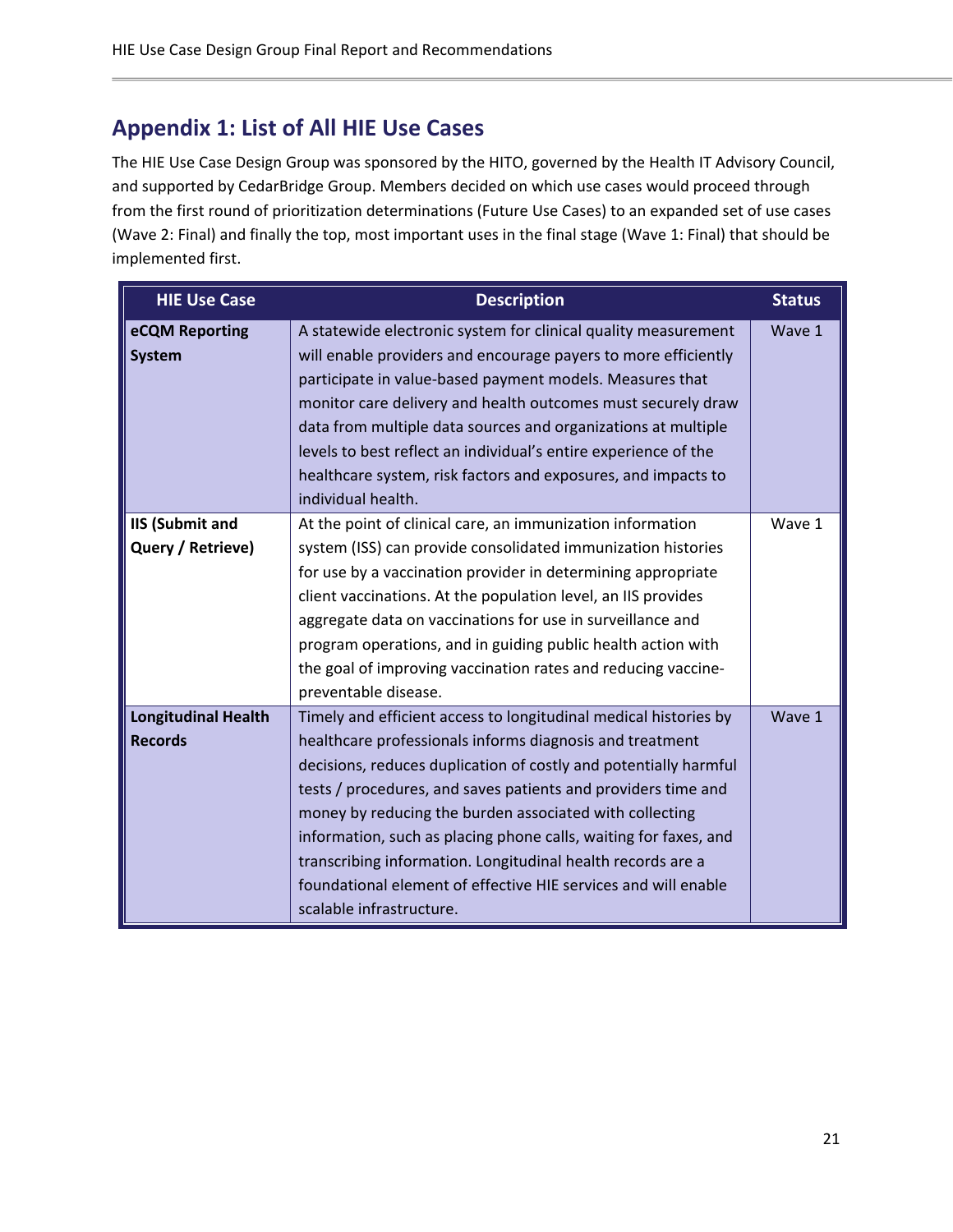| <b>HIE Use Case</b>       | <b>Description</b>                                                 | <b>Status</b> |
|---------------------------|--------------------------------------------------------------------|---------------|
| <b>Care Coordination:</b> | Real-time notifications containing actionable information that     | Wave 1        |
| <b>Clinical Encounter</b> | are sent to members of a care team, such as primary care           |               |
| <b>Alerts</b>             | providers, long-term post-acute care providers, patient-           |               |
|                           | centered medical homes, accountable care organizations,            |               |
|                           | payers, managed care organizations, and research                   |               |
|                           | organizations when patients have a clinical event such as an       |               |
|                           | admission or discharge to / from an inpatient facility,            |               |
|                           | emergency department or outpatient care facility.                  |               |
| <b>Public Health</b>      | Enable standardized, efficient, automatic, real-time               | Wave 1        |
| <b>Reporting</b>          | transmission of information for public health reporting, such as   |               |
|                           | electronic lab reports and syndromic surveillance, to prevent      |               |
|                           | and contain outbreaks through targeted interventions, analyze      |               |
|                           | population health trends, monitor and evaluate chronic disease     |               |
|                           | epidemiology and incidents, and educate populations.               |               |
| <b>Image Exchange</b>     | Images can be exchanged and accessed electronically by             | Wave 1        |
|                           | healthcare providers from various locations to enable effective    |               |
|                           | collaboration, reduce operational costs, and relieve the burden    |               |
|                           | associated with manual information exchange.                       |               |
| <b>Medication</b>         | Facilitate the improvement in medication reconciliation            | Wave 2        |
| <b>Reconciliation</b>     | accuracy through increasing the exchange of medication             |               |
|                           | information across all healthcare settings and providers to        |               |
|                           | reduce medication morbidity and mortality and prevent future       |               |
|                           | medication safety events, such as adverse reactions.               |               |
| MOLST / Advance           | <b>MOSLT:</b> Storing and exchanging MOLST forms electronically is | Wave 2        |
| <b>Directives</b>         | critical to ensure a patient's wishes are documented and           |               |
|                           | available at the time and place of care, particularly for patients |               |
|                           | that experience many transitions of care.                          |               |
|                           |                                                                    |               |
|                           | Advance Directives: It is crucial that patients' preferences and   |               |
|                           | values regarding their care are not only elicited and              |               |
|                           | documented, but also actively shared and accessible at the         |               |
|                           | time they are needed most. Patients, providers and health          |               |
|                           | systems will, at a minimum, gain efficiency in a labor-intensive   |               |
|                           | process of acquiring and storing advance directives.               |               |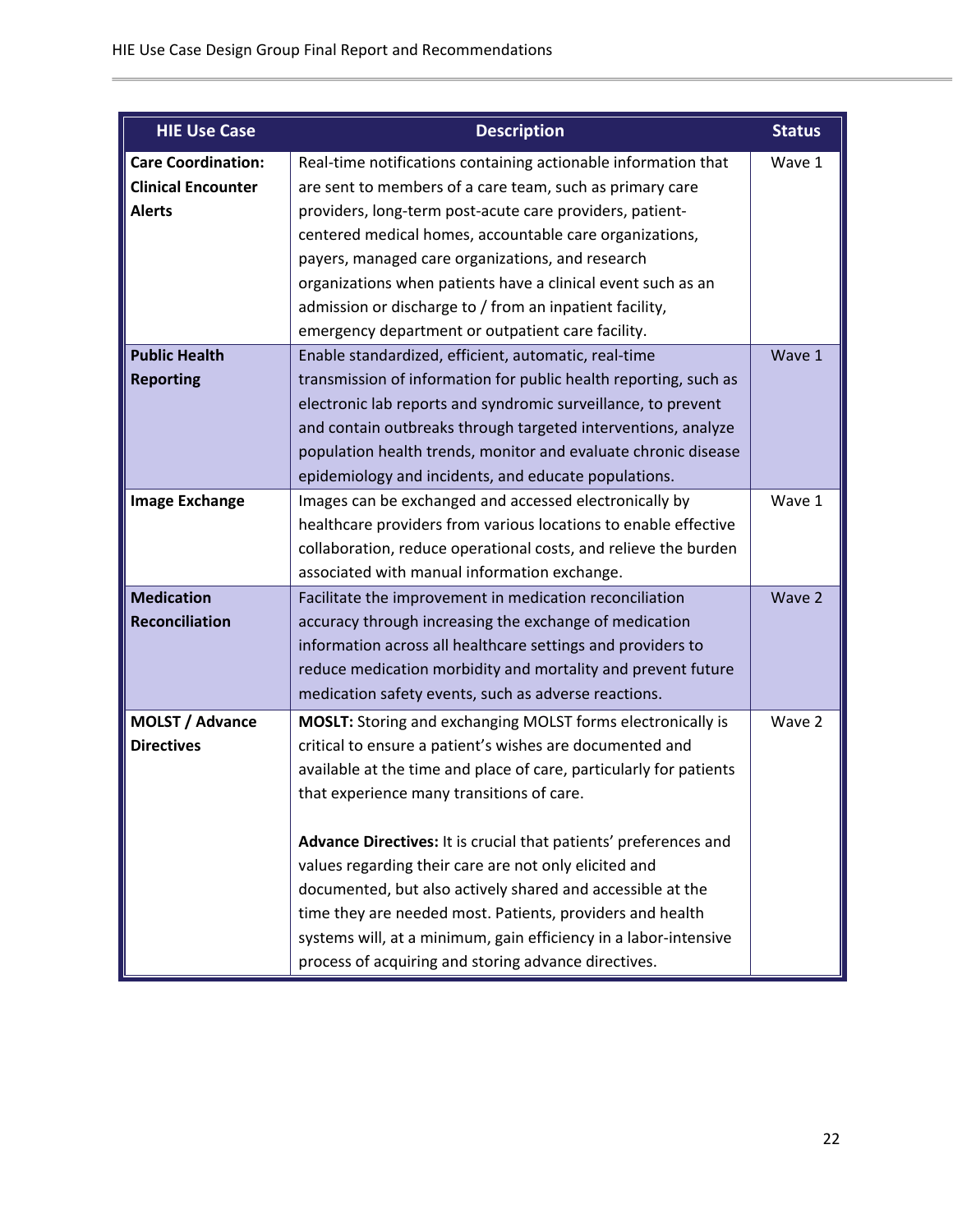| <b>HIE Use Case</b>       | <b>Description</b>                                                 | <b>Status</b>     |
|---------------------------|--------------------------------------------------------------------|-------------------|
| <b>Patient Portal</b>     | Patient portals, integrated with HIE services, can enable secure   | Wave 2            |
|                           | access to a longitudinal patient record. Providing a complete      |                   |
|                           | record of care, this single portal serves as an entryway to        |                   |
|                           | clinical data from various sources, linking data from different    |                   |
|                           | points of care, and ensuring patients have access to the same      |                   |
|                           | information as their care team.                                    |                   |
| <b>Population Health</b>  | Collection, aggregation, visualization, and analysis of individual | Wave 2            |
| <b>Analytics</b>          | health information at the population level supports a variety of   |                   |
|                           | activities, such as: driving actionable insights to improve care,  |                   |
|                           | determining the effects of risk and protective factors on health   |                   |
|                           | outcomes, designing and evaluating health plan offerings and       |                   |
|                           | health interventions, comparing healthcare services to             |                   |
|                           | recommended guidelines or evidence-based literature,               |                   |
|                           | identifying patient safety events, supporting policy and           |                   |
|                           | workforce planning decisions, and solving complex social and       |                   |
|                           | health issues that disproportionately drive up care costs and      |                   |
|                           | impact communities. HIE services can be used to query existing     |                   |
|                           | clinical datasets, such as claims (all-payer claims databases),    |                   |
|                           | electronic health record (EHRs) systems, data systems of other     |                   |
|                           | community service providers, clinical data repositories, public    |                   |
|                           | data, and other data sources. By having access to various          |                   |
|                           | datasets, HIE services can offer machine-learning, automated       |                   |
|                           | analysis, geolocation, and predictive analytics.                   |                   |
| <b>Bundle Management</b>  | The Bundled Payments for Care Improvement initiative is            | <b>Future Use</b> |
|                           | comprised of four broadly defined models of care, which link       | Case              |
|                           | payments for the multiple services beneficiaries receive during    |                   |
|                           | an episode of care. Under the initiative, organizations enter      |                   |
|                           | into payment arrangements that include financial and               |                   |
|                           | performance accountability for episodes of care. The goal is to    |                   |
|                           | create financial incentives that encourage providers to            |                   |
|                           | coordinate care across treatment settings, reduce unnecessary      |                   |
|                           | services, and expand initiatives that can help patients recover    |                   |
|                           | quickly                                                            |                   |
| <b>Care Coordination:</b> | Care plan sharing empowers clinicians to better organize           | <b>Future Use</b> |
| <b>Care Plan Sharing</b>  | patient care activities and share information across the care      | Case              |
|                           | continuum. Creating and sharing care plans through bi-             |                   |
|                           | directional HIE services enables efficient one-to-many             |                   |
|                           | exchange to support informed care delivery.                        |                   |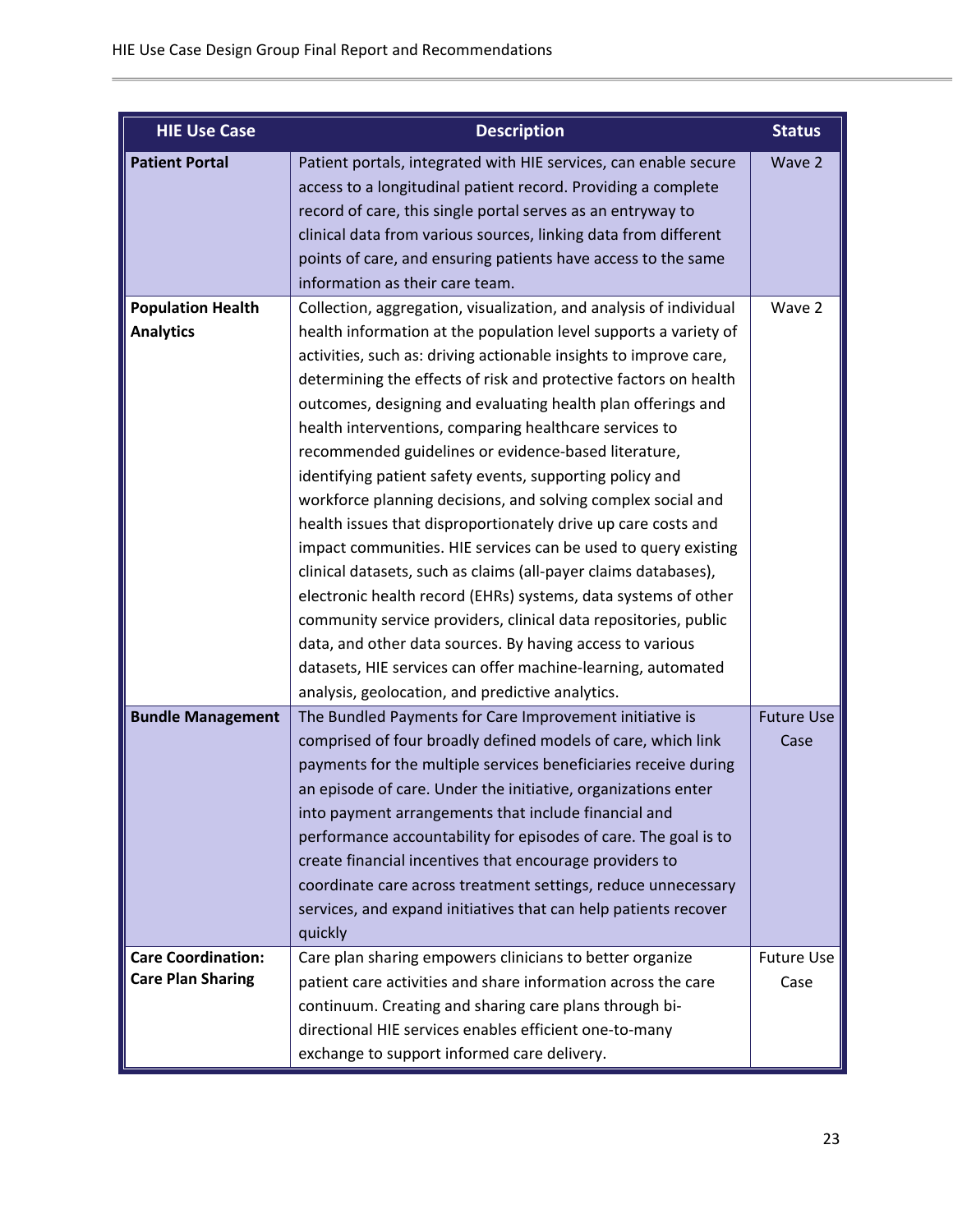| <b>HIE Use Case</b>        | <b>Description</b>                                                   | <b>Status</b>     |
|----------------------------|----------------------------------------------------------------------|-------------------|
| <b>Care Coordination:</b>  | Poorly managed transitions can diminish health and increase          | <b>Future Use</b> |
| <b>Transitions of Care</b> | costs. Enabling patient information to be exchanged                  | Case              |
|                            | electronically as patients move from one care setting to             |                   |
|                            | another can improve outcomes and efficiency. Efficient               |                   |
|                            | transitions of care can reduce the burden associated with            |                   |
|                            | manual information exchange and data hunting currently               |                   |
|                            | conducted by providers and administrative staff                      |                   |
| <b>Care Coordination:</b>  | The management of referrals between and among care                   | <b>Future Use</b> |
| Referral                   | providers is essential to care coordination, quality of care,        | Case              |
| <b>Management</b>          | patient safety, efficiency, and patient / provider satisfaction.     |                   |
|                            | This use case involves support for the process of requesting         |                   |
|                            | referrals and consults as well as sending results of such            |                   |
|                            | consults and notification of "close the loop" referral               |                   |
|                            | acceptance / rejection back to the referring physician.              |                   |
| <b>Disability</b>          | Obtaining relevant clinical information on a specific patient is     | <b>Future Use</b> |
| <b>Determination</b>       | critical to the disability determination process. On average, the    | Case              |
|                            | turnaround time for disability determinations have been              |                   |
|                            | reduced by over 35% <sup>8</sup> through the use of standards-based  |                   |
|                            | health information exchange. In a small but growing number of        |                   |
|                            | cases, determinations can be made in one to two business days        |                   |
|                            | with access to electronic health information. The reduction in       |                   |
|                            | turnaround time is of enormous benefit to patients and their         |                   |
|                            | families, and a source of revenue for organizations.                 |                   |
| <b>Life Insurance</b>      | The underwriting process for life insurance and long-term care       | <b>Future Use</b> |
| <b>Underwriting</b>        | insurance is labor-intensive, time-consuming and costly.             | Case              |
|                            | Certain steps in the process could be partially or completely        |                   |
|                            | eliminated if clinical data from an HIE is of sufficient quality and |                   |
|                            | quantity to support underwriting.                                    |                   |
| <b>Wounded Warriors</b>    | Often missing from the veteran's medical record is information       | <b>Future Use</b> |
|                            | based on care provided by private sector healthcare systems.         | Case              |
|                            | HIE services can enable VA physicians to have access to clinical     |                   |
|                            | data from private sector providers and private sector providers      |                   |
|                            | to have access to clinical data from the Department of               |                   |
|                            | Veterans' Affairs (VA). This can increase patient safety, improve    |                   |
|                            | quality of care, and reduce diagnostic tests and patient             |                   |
|                            | inconvenience.                                                       |                   |

 $\overline{a}$ 

<span id="page-23-0"></span><sup>8</sup> **[http://www.medvirginia.net/sites/default/files/CaseStudy\\_SSA.pdf](http://www.medvirginia.net/sites/default/files/CaseStudy_SSA.pdf)**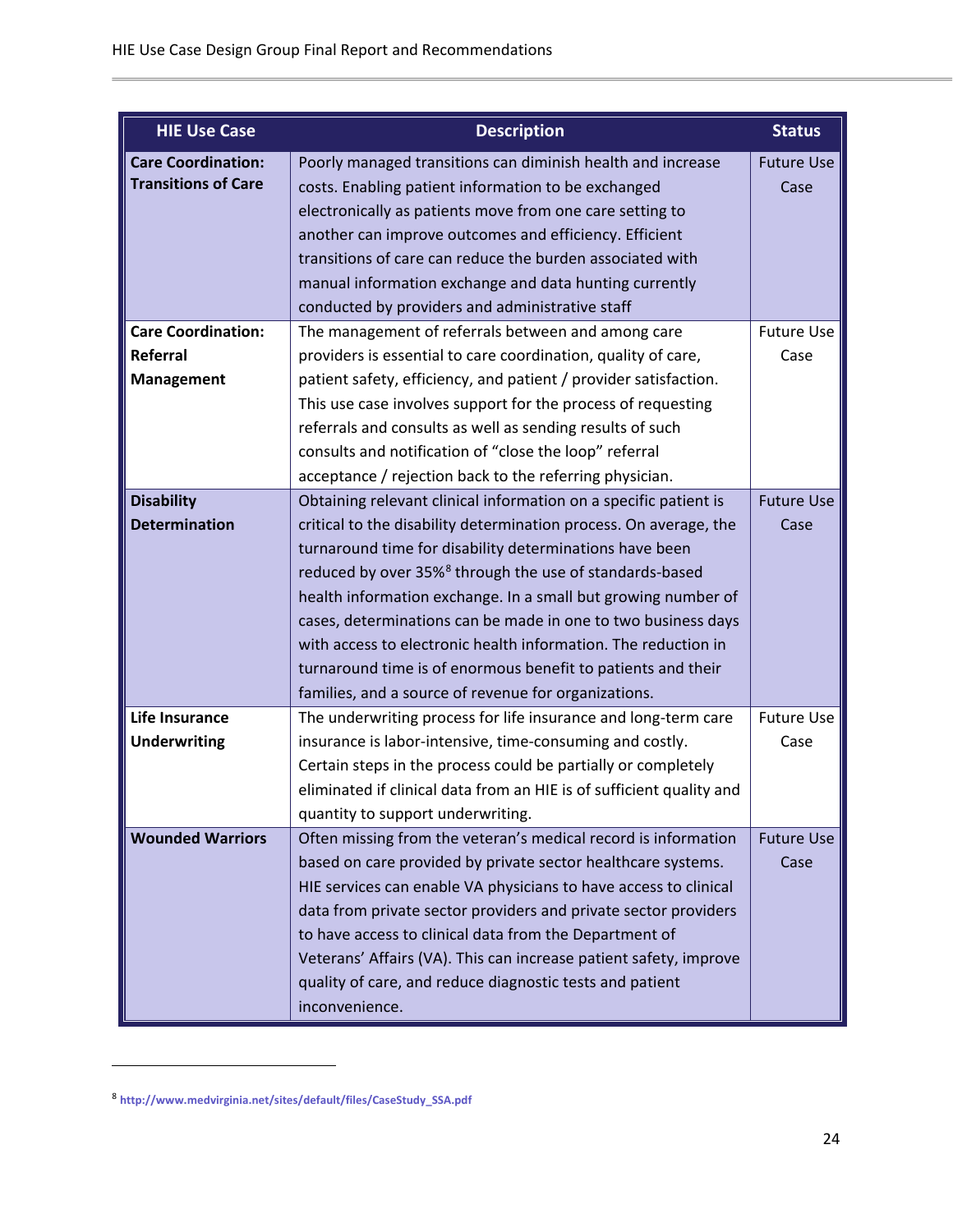| <b>HIE Use Case</b>         | <b>Description</b>                                              | <b>Status</b>     |
|-----------------------------|-----------------------------------------------------------------|-------------------|
| <b>Opioid Monitoring</b>    | Integrated technologies, combined with policies and incentives, | <b>Future Use</b> |
| and Support Services        | support healthcare workflows to enable appropriate              | Case              |
|                             | prescribing, optimal consultation of Connecticut's Prescription |                   |
|                             | Drug Monitoring and Reporting System, and screening for         |                   |
|                             | substance misuse during clinical encounters. Advanced           |                   |
|                             | reporting and analysis aid state and local health districts'    |                   |
|                             | assessment and development of interventions to mitigate risk    |                   |
|                             | factors associated with opiate-related events. An enhanced      |                   |
|                             | state-level opioid monitoring service would directly benefit    |                   |
|                             | local communities in their efforts to reduce opioid-related     |                   |
|                             | deaths, accidents, and overdoses through targeted               |                   |
|                             | interventions.                                                  |                   |
| <b>Emergency</b>            | A small proportion of patients, called super-utilizers, who     | <b>Future Use</b> |
| <b>Department Super-</b>    | frequently visit the emergency department, generate a           | Case              |
| <b>Utilizers</b>            | disproportionately high number of visits and cost associated    |                   |
|                             | with their care. Patients benefit from care teams informed by   |                   |
|                             | data and evidence care teams that are sufficiently resourced to |                   |
|                             | provide care coordination that addresses the root causes        |                   |
|                             | driving a patient's frequent emergency department use.          |                   |
| <b>Lab Results</b>          | Clinical lab results have an immense impact on diagnostic and   | <b>Future Use</b> |
|                             | treatment decisions. As the practice of evidence-based and      | Case              |
|                             | value-based medicine expands, the importance of the             |                   |
|                             | availability of lab results is of growing in regard to clinical |                   |
|                             | diagnosis, treatment, and monitoring. The value of a central    |                   |
|                             | results routing utility should be assessed against the current  |                   |
|                             | level of results routing already in place.                      |                   |
| <b>Medical / Lab Orders</b> | All services provided under the Medicare home health benefit    | <b>Future Use</b> |
|                             | and Connecticut Title 19 benefit must be ordered by a           | Case              |
|                             | physician. Utilizing an HIE to transmit orders would allow      |                   |
|                             | treating physicians to see a chronological record of changes in |                   |
|                             | the patient's condition.                                        |                   |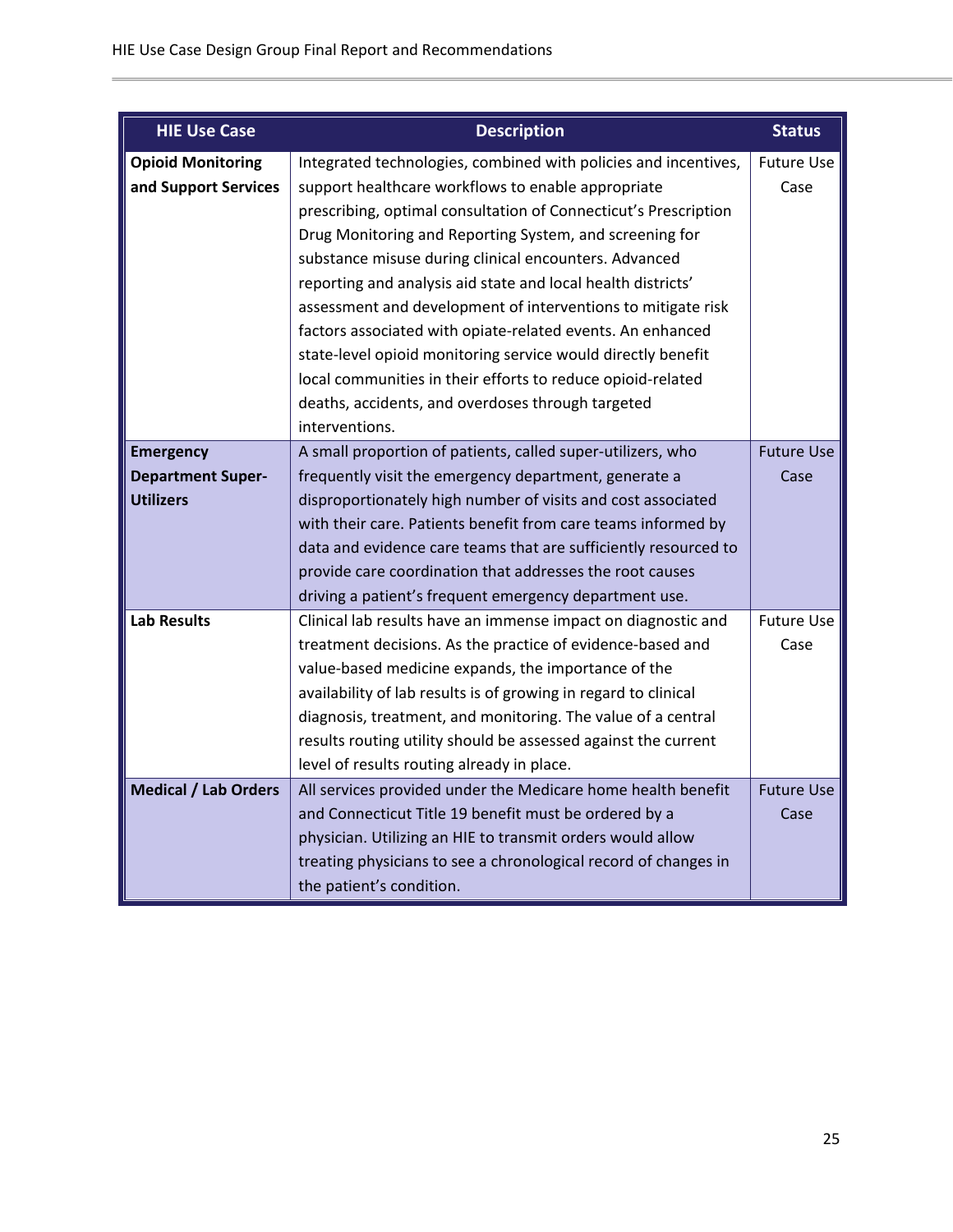| <b>HIE Use Case</b>         | <b>Description</b>                                                                                                             | <b>Status</b>     |
|-----------------------------|--------------------------------------------------------------------------------------------------------------------------------|-------------------|
| <b>Emergency Medical</b>    | Emergency medical service (EMS) providers and professionals                                                                    | <b>Future Use</b> |
| <b>Services (EMS)</b>       | usually lack basic patient information when delivering care in                                                                 | Case              |
|                             | the field, as well as the ability to transmit information to the                                                               |                   |
|                             | emergency department, or receive outcome information                                                                           |                   |
|                             | following delivery of inpatient care. Through HIE services,                                                                    |                   |
|                             | certain clinical data to and from EMS providers may enhance                                                                    |                   |
|                             | decision-making and ability to measure clinical outcomes. HIEs                                                                 |                   |
|                             | can increase their value by expanding their network of clinical                                                                |                   |
|                             | data contributors and consumers.                                                                                               |                   |
| <b>Research / Clinical</b>  | Identification and recruitment of participants for research and                                                                | <b>Future Use</b> |
| <b>Trials</b>               | clinical trials is a time-intensive process that requires accurate                                                             | Case              |
|                             | knowledge of the target population. Data sharing across clinical                                                               |                   |
|                             | and other data sources have been proven to contribute to                                                                       |                   |
|                             | greater efficiencies in predicting enrollment potential to plan                                                                |                   |
|                             | research as well as in improving the efficiency of the                                                                         |                   |
|                             | recruitment process.                                                                                                           |                   |
| <b>Connecticut Hospital</b> | Dose registries enable facilities to compare their radiation                                                                   | <b>Future Use</b> |
| <b>Association Dose</b>     | doses to those delivered in other facilities for the same exam,                                                                | Case              |
| <b>Registry</b>             | as well as historical radiation doses delivered to specific                                                                    |                   |
|                             | patients. Such comparisons over time could assist in optimizing                                                                |                   |
|                             | patient radiation doses for medical imaging and benchmarking                                                                   |                   |
|                             | / monitoring radiation exposure goal in the context of broader                                                                 |                   |
|                             | health information exchange.                                                                                                   |                   |
| eConsult                    | Communication of patient health information between                                                                            | <b>Future Use</b> |
|                             | providers and specialists is a key factor in correct diagnosis,                                                                | Case              |
|                             | treatment and positive patient outcomes. eConsults are an                                                                      |                   |
|                             | important part of the solution for transferring medical advice<br>between medical specialists and primary care providers in an |                   |
|                             | efficient and effective manner. Inadequate communication can                                                                   |                   |
|                             | result in duplicate testing, missing information, higher costs,                                                                |                   |
|                             | and increased patient risk.                                                                                                    |                   |
| Patient-generated           | Patient generated health data is information created, recorded,                                                                | <b>Future Use</b> |
| Data                        | and shared by patients related to health conditions and overall                                                                | Case              |
|                             | wellness. Patient-generated data can help healthcare providers                                                                 |                   |
|                             | detect adherence to care plans, enable more informed                                                                           |                   |
|                             | decision-making, and improve patient outcomes.                                                                                 |                   |